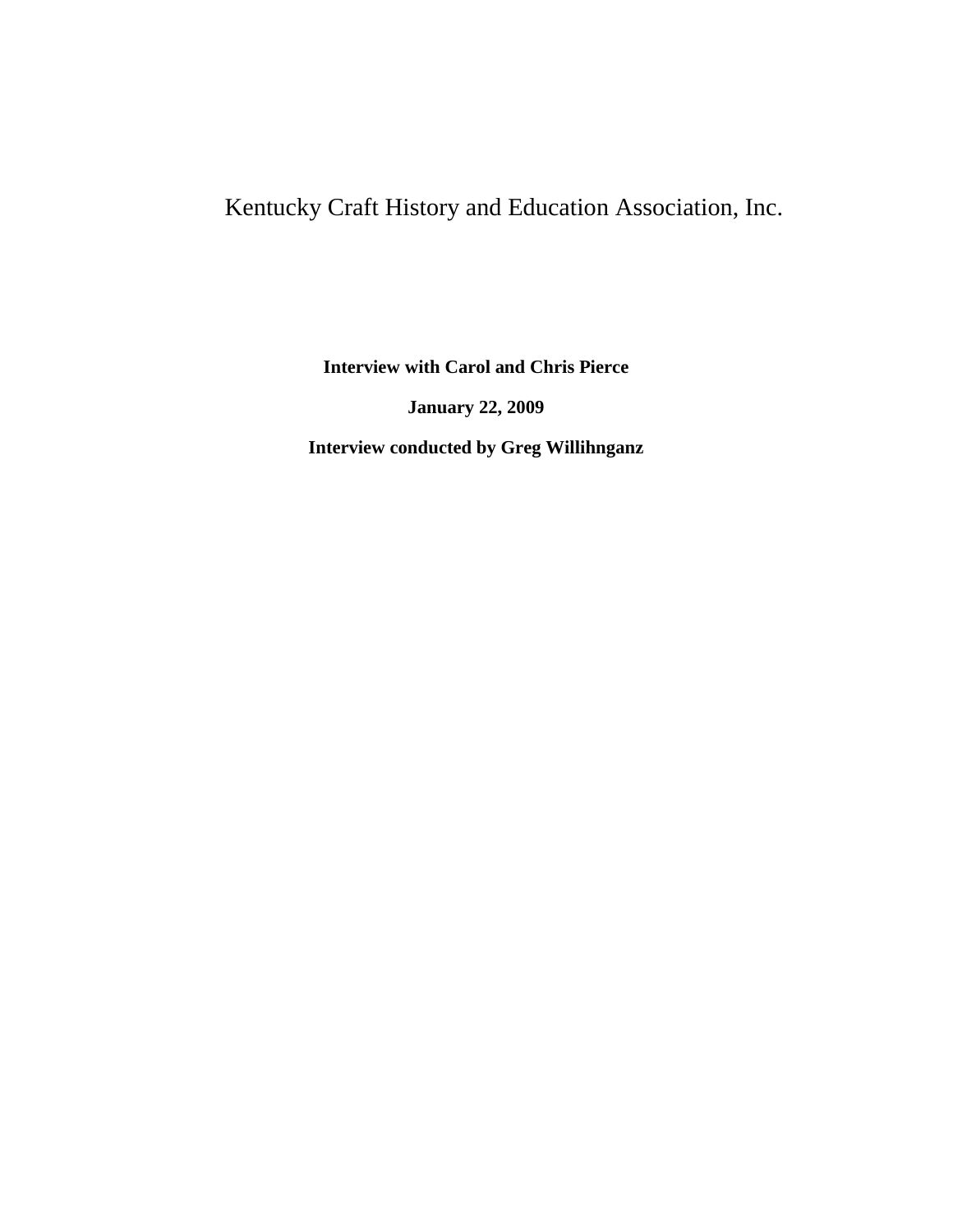WILLIHNGANZ: Thank you Carole and Chris for doing this interview. We appreciate it.

CAROLE: Thank you for doing it.

WILLIHNGANZ: Let's just talk a little bit about, about your history and how you got into it. How you got into the arts that you've been involved with. Maybe you can tell me just as a starter, in a sentence or two or three, what it is overall that you've done as your art. Carole maybe you could start.

CAROLE: Well I've always liked fabric as a child. I started making doll clothes, and then I started making my own clothes, and then I started making fabric. I love the fluidity of it. I love the way when the threads cross they make different colors. I love color, the color in nature. Therefore, I've made a lot of wearables, because I like to see fabric move rather than just be stable on the wall.

WILLIHNGANZ: Okay Chris?

CHRIS: Well basically it was looking for a job that brought us out. I had graduated with an advanced degree from the University of New Mexico. I had not heard of Berea until I was job hunting, and I was fascinated by the roll of craftsman and self taught craftsman of Appalachia. So I was accepted at Berea College as a faculty member, and came out in 1967. That's when we both came members of the Kentucky Guild. That's the beginnings of our belonging.

WILLIHNGANZ: Let's go back a little bit before that, I'm talking about your growing up. Were you born in Kentucky?

CAROLE: I was born in San Francisco.

WILLIHNGANZ: Okay. And you said you loved fabric as a child, did your mother sew?

CAROLE: Yeah.

WILLIHNGANZ: So you learned a lot of this at home?

CAROLE: Yeah, yeah. I had my, I had grandmothers who did all the embroidery, the flower sacks, and they took them apart and embroidered on them, and made them into dish towels. I still have some and use them.

WILLIHNGANZ: Okay. How about you Chris, where did you grow up?

CHRIS: I grew up with parents as artists, and people said, "Oh - you're going to be an artist?' I said, "Oh, not necessarily", because I was very interested in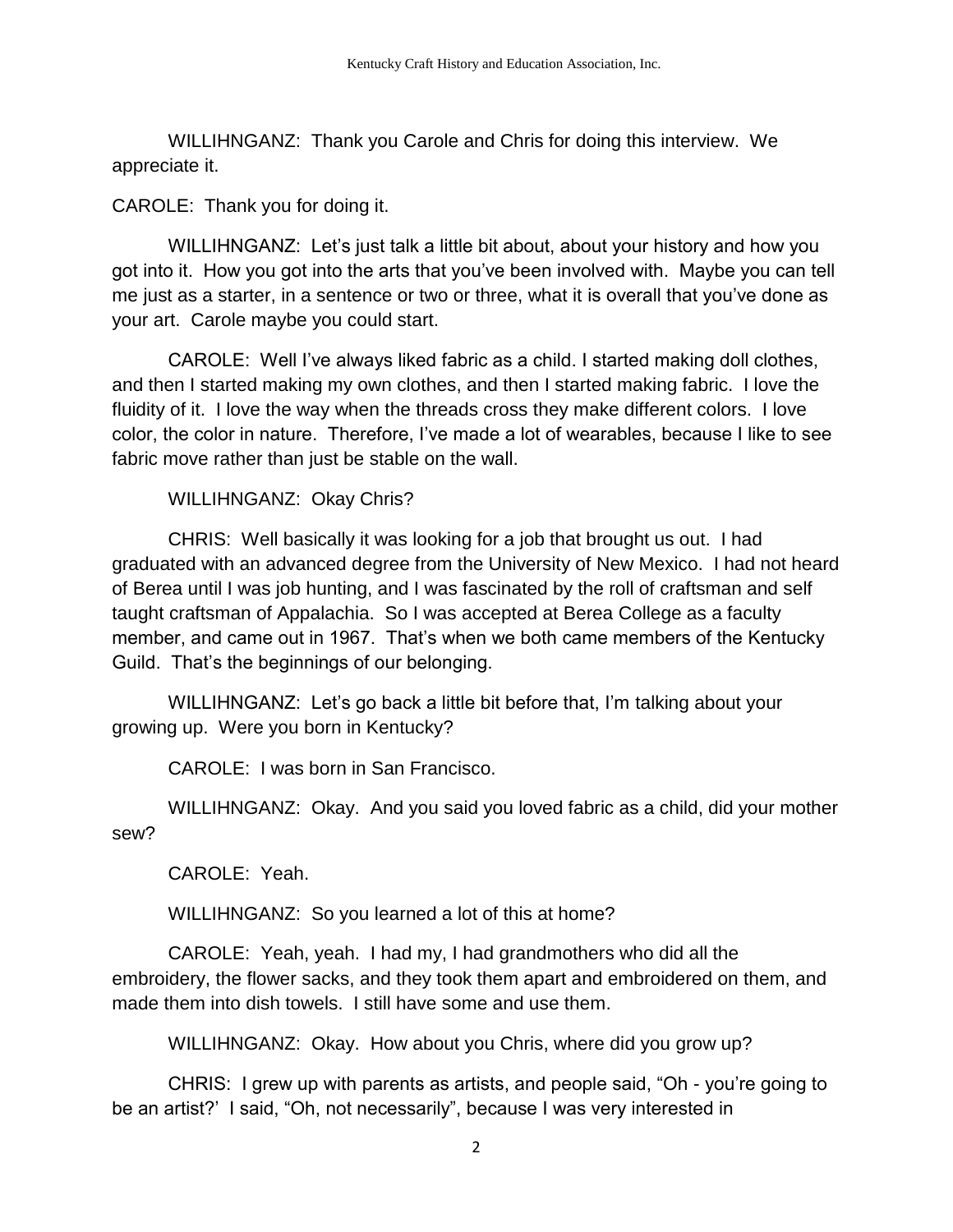anthropology and archeology. But I came back to art and the teaching of art, and that's why I said I'm an art educator. But that's my story, you know, art education, and my own art during the summers, because I didn't have time during the school year. That's it.

CAROLE: Make a stop right here.

WILLIHNGANZ: Sure.

CAROLE: Chris is very hard of hearing.

CHRIS: No, I've got it.

CAROLE: No, he asked you where and you didn't answer that. So that...

WILLIHNGANZ: Thanks. Yeah, maybe I didn't. Did you grow up in Kentucky?

CHRIS: No. I actually - if you really want to know, the Pierce's left Kentucky in the 1880's. Left Kentucky to go out to Colorado. The gold rush and things like that, and that's why I was born in the west. So to come back, in some ways, to the roots of the Pierce clan was very interesting.

WILLIHNGANZ: So, when you were growing up, did you do a lot of art work?

CHRIS: Yes, that was one of my interests and talents. You know it was a part of me.

WILLIHNGANZ: Okay. What brought you to Kentucky?

CAROLE: He got a job.

WILLIHNGANZ: Now you teach at Berea?

CHRIS: In Berea Community School.

WILLIHNGANZ: Community schools? As an art teacher?

CHRIS: Yes.

WILLIHNGANZ: Okay. So you moved here, when was that?

CAROLE: The fall of 67.

WILLIHNGANZ: Fall of 67?

CAROLE: Yeah.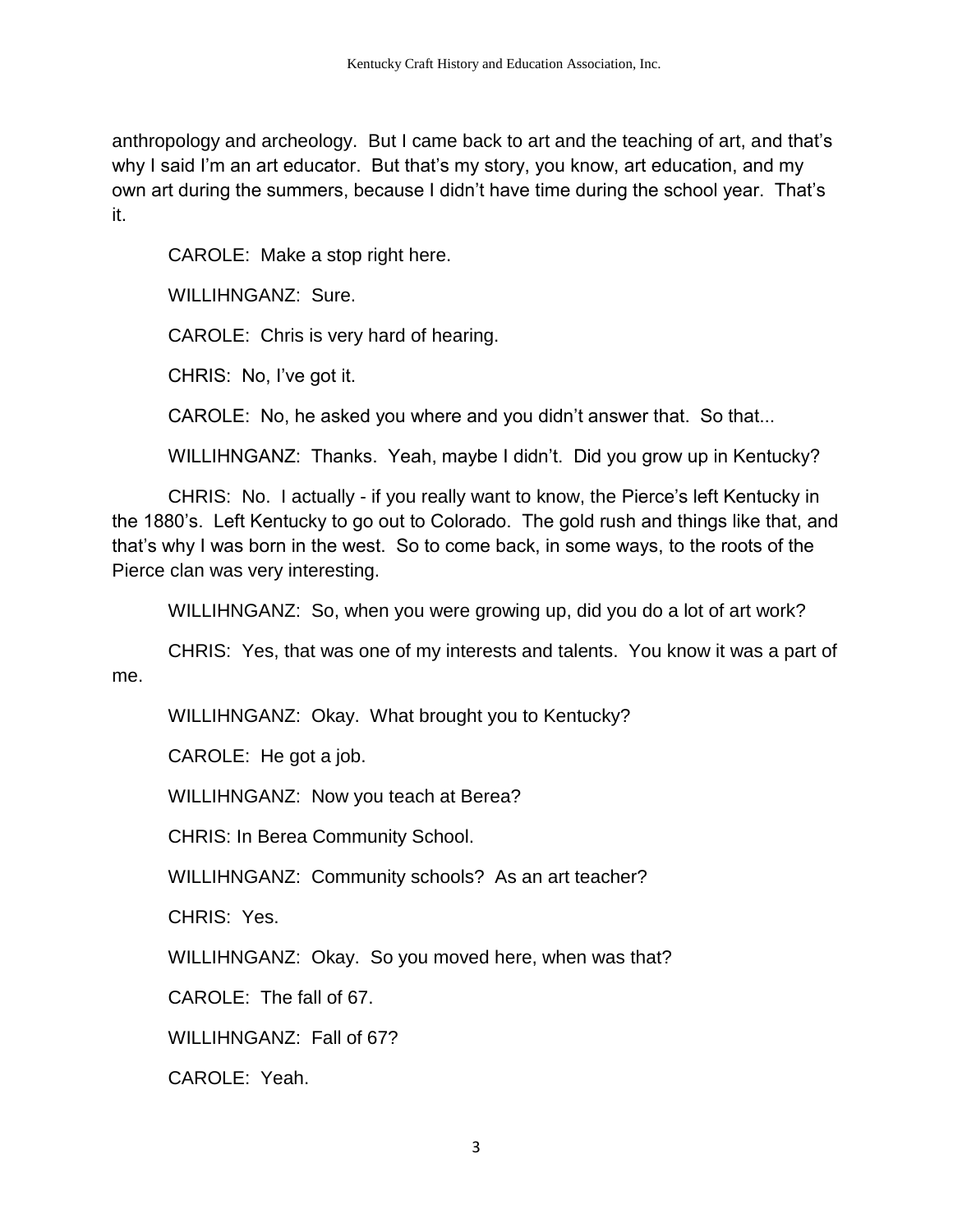WILLIHNGANZ: And then how soon did you get involved with the Kentucky Guild?

CAROLE: Almost right away.

WILLIHNGANZ: Wow. How did you learn about it?

CAROLE: That is what I was trying to remember. Somehow we met up with Richard Bellando, who was the first director, and he said, "Oh, you've got to join this." So we did. Then we went…our first fair was the Guild's second fair, which was in May of '68. And we learned a lot about rain.

WILLIHNGANZ: Tell me about that fair and what it was like.

CAROLE: It was rainy. It was muddy. People took off their shoes because it was easier to go barefoot in the mud.

WILLIHNGANZ: Now this is out at Indian Fort?

CAROLE: Yeah, Indian Fort Theater, yeah. It was quite an experience. It was our first time.

WILLIHNGANZ: Now what were you displaying at that fair?

CAROLE: Weaving.

WILLIHNGANZ: Okay.

CAROLE: And Chris was displaying small sculptures and jewelry.

WILLIHNGANZ: Did you have a tent or anything?

CAROLE: The Guild then provided tents. Wonderful striped tents. It gave it a very festive air. What we weren't prepared with is plastic to cover the tent.

WILLIHNGANZ: How bad did your weaving?

CAROLE: Oh, I left and went to the farm supply store. Put siding.

WILLIHNGANZ: Oh, I see. Where you able to sell stuff at that first fair?

CAROLE: Yeah. Oh yeah.

WILLIHNGANZ: Who else was there that you remember?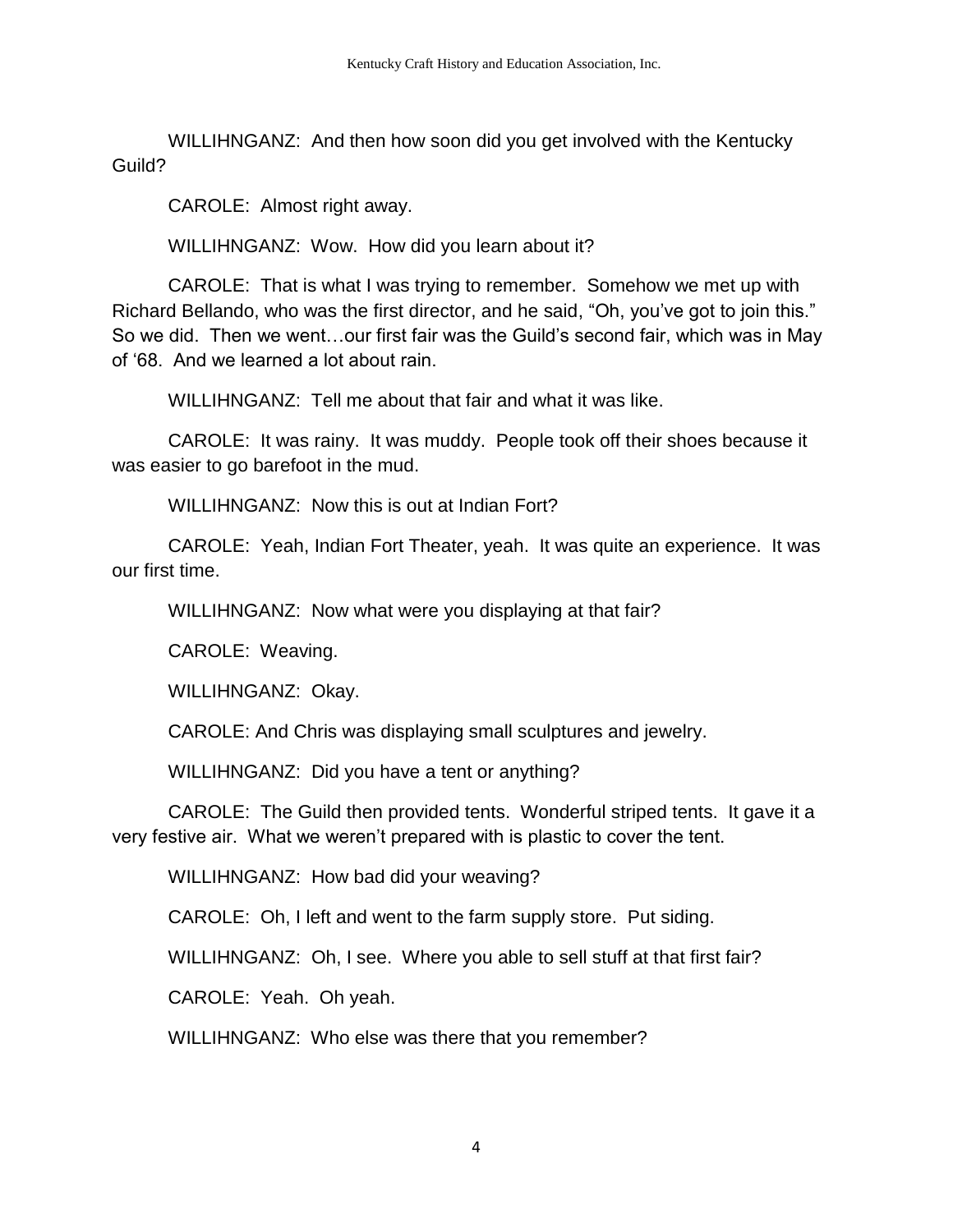CAROLE: Oh, a lot of people were there. Gin Petty was there. Wally Hyleck was there. Jim and Nancy Wright were there. I can't remember if Marie Hochstrasser was there. She might have been.

CHRIS: I think she was.

CAROLE: Fred Sheppard was there. Emily Wilson was there. William McClure was there.

WILLIHNGANZ: Did many people lose their art work?

#### *[DOG BARKING]*

CAROLE: Shhhhhh. There is a dog down the street barking. No, for the most part people were pretty well prepared for it. I think the first fair people did lose art work.

WILLIHNGANZ: So you were actually at the second fair?

CAROLE: We were at the second one, yeah.

WILLIHNGANZ: But it rained at the first one too, didn't it?

CAROLE: It rained at all of them *[laughing]*. I mean that was just it.

WILLIHNGANZ: When, when you got involved with the Guild, what was your, I mean beside liking Richard Bellando, what was your goal in joining the Guild?

CAROLE: Well. I was a new weaver and so I needed a way to get outlets to sell my work, and since we were new to Kentucky that was a perfect place to do it.

WILLIHNGANZ: Okay. And what did, what did they actually provide you with, what kind of support did you get from the Guild?

CAROLE: Well first it was just tents, and of course, advertising, and the fairs had a good population. Later on they added so you didn't have go get your own credit card machines, they added that you could send somebody down with a receipt and the Guild took care of the credit cards for you. They did workshops. They did marketing, a lot of marketing things trying to show you how to do it. How to set up an exhibit outside. Just the comradery it was great fun.

CHRIS: I would like to add to that that the Guild originally, for many many years, tried to maintain high standards. It's done. Just any fair that anybody can sign up. It was really a rigorous set of standards that each artist had to be able to do, you know, quality - one of a kind, no repetition, no weird copies from China, things like that. I think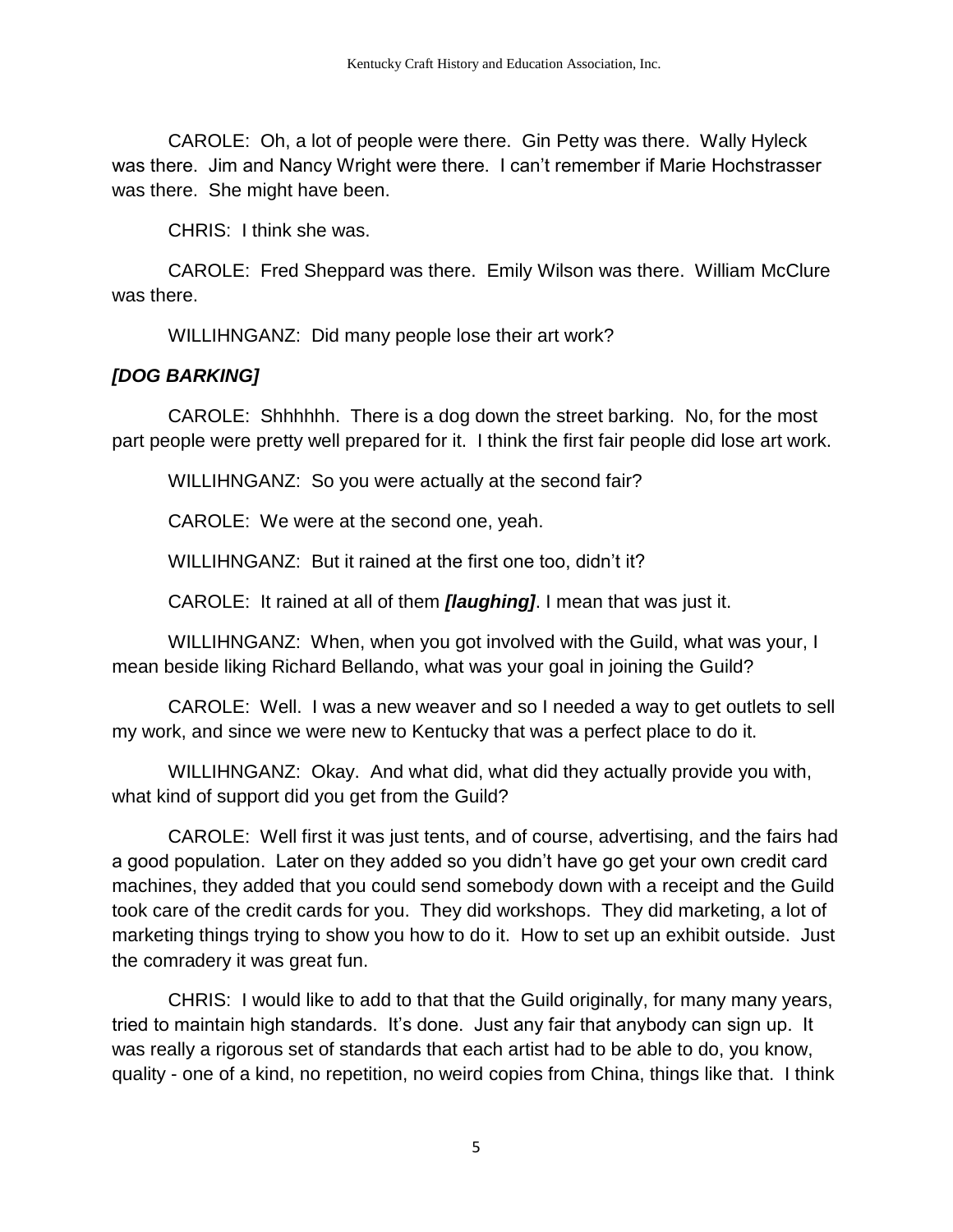that is what kept us in in the organization, is that it had maintained high quality, high quality arts and crafts.

CAROLE: Well for awhile the Guild was accused of being elitist. But that was not the case. I mean the jurors always looked for quality work, good finishing and proper finishing. That kind of thing.

WILLIHNGANZ: Now were you juried to get into?

CAROLE: Yeah.

CHRIS: Oh yes.

CAROLE: And then became jurors.

WILLIHNGANZ: You were using tapestries or fabrics?

CAROLE: No, not tapestries. I was making wearables.

WILLIHNGANZ: Wearable's?

CAROLE: Scarves, ruana's, capes with hoods.

WILLIHNGANZ: Okay. What did you submit, Chris?

CHRIS: Primarily bronze, brass and silver and gold jewelry. Lost-wax casting technique and miniature sculptures.

WILLIHNGANZ: That was pretty much it? When you went to some of these classes did you learn things about marketing that were really helpful with you?

CAROLE: Oh yeah. Presentation - that is very important, I mean that's it in a nutshell.

WILLIHNGANZ: As the years went by how long were you a member? Are you still members of the Guild?

CAROLE: Oh yeah. Yeah.

WILLIHNGANZ: So you've been members the whole time?

CAROLE: Yeah. I mean I'm even a lifetime member now.

WILLIHNGANZ: Aw, a lifetime member?

CAROLE: Yes. I was given that last fall. Because I've done a lot of work for the Guild.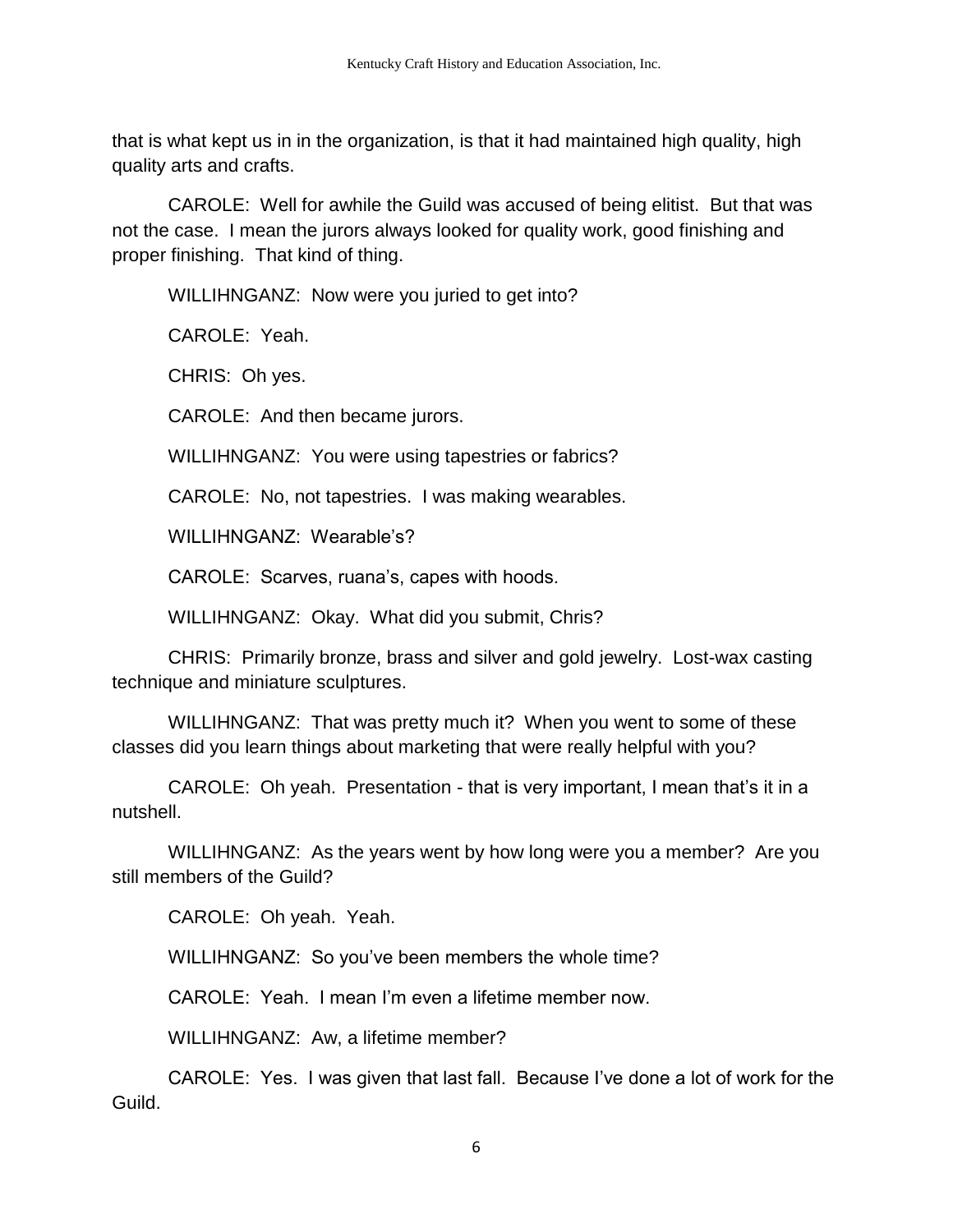WILLIHNGANZ: LSee.

CHRIS: And Carol has been a mainstay, primarily when the Guild was having some awful trouble financially, and Carol and several others were there to save them. In a sense of, you know, it was losing money, and you know, they had to put it back together, and that happened two or three times. And right now, I think the Guild is reasonably stable, but it wasn't for many times, and Carol was definitely a part of salvage, and that is why she got the lifetime. They want to keep her.

WILLIHNGANZ: Well they've had ups and downs. When you joined they were still doing the art train?

CHRIS: Right.

CAROLE: Yeah.

WILLIHNGANZ: The craft train, whatever they call it. Did you ever go on board that? Did you see that?

CAROLE: Oh yeah.

CHRIS: Jerry Workman was in charge of that.

WILLIHNGANZ: Right. And then you, did you get involved in the administration of the Guild? Were you on the board and all that sort of thing?

CAROLE: Not until 1980. But I had been on jury committees, and we had, in the name of the Guild, had done a workshop in Eastern Kentucky with some women who were weavers. And they needed to know a little. What they wanted was to get a little more design and color knowledge. And some of the women there were weaving just to earn some extra money so that their kids could go to school, because they realized how important that was. To get a freezer to freeze their goods, and there was one woman there who was tired of taking federal vacations for moonshining.

WILLIHNGANZ: Was weaving able to save her from this production?

CAROLE: Yes *[laughing]*. So we met some really interesting people doing this kind of thing.

CHRIS: And that was the enjoyment. Because I had presented in a small unit on color, and one was, okay let's look at this red sweater, stare at it, stare at it. Now switch over - what do you see? People would switch over and they would see this after image, and the after image was green. They would look at me and say how is that possible. You know, red square becomes green after image and shape. And some of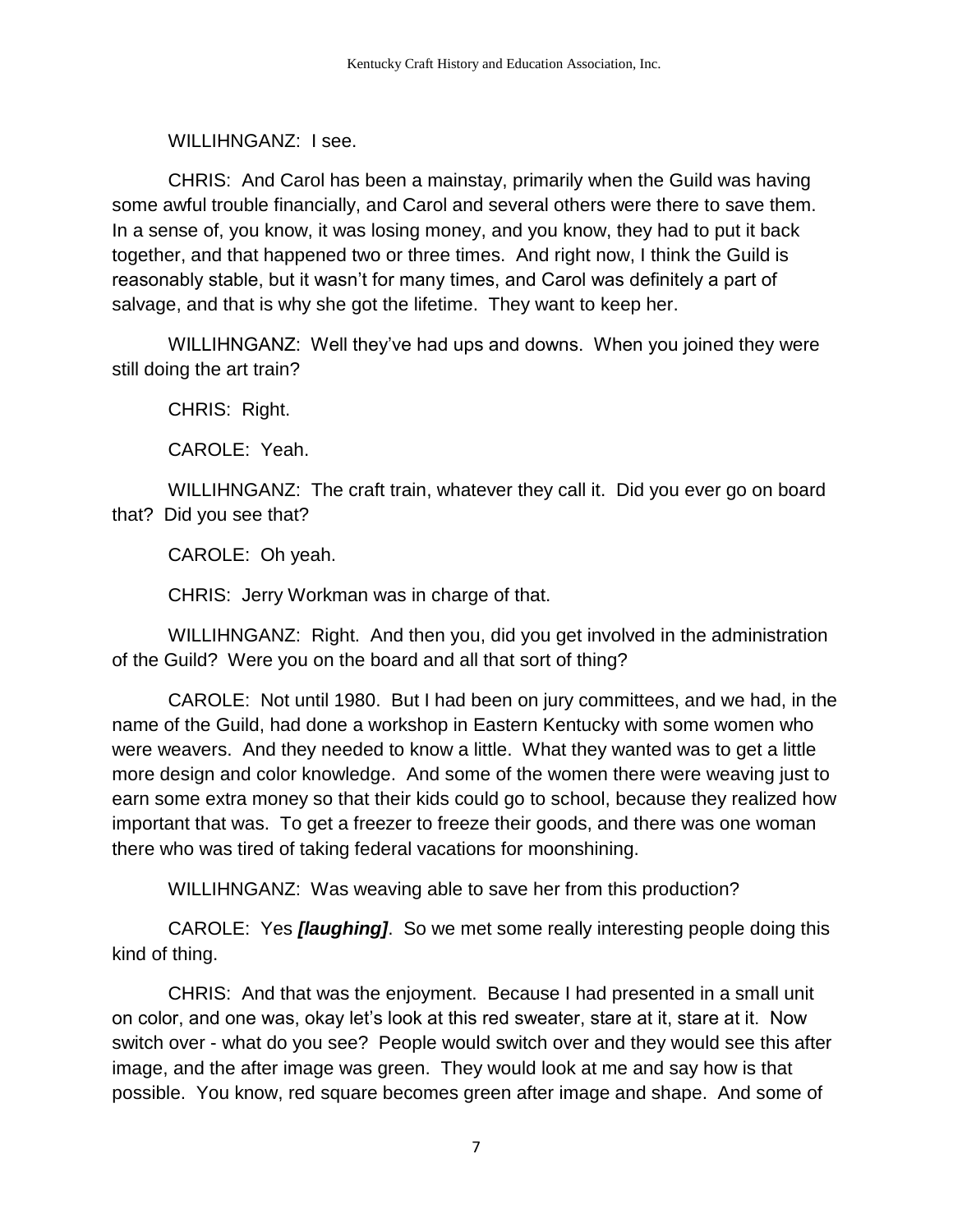them just absolutely said no, no, this is not possible. But that was sort of the hidden dimension of what color is, it is a mysterious side. So that is what, what we gained, and I think we as instructors always learn from our students.

WILLIHNGANZ: What types of people were members of the Guild in the early years? Were they mostly people who were educators? Were they people who were just artists on their own right? Or were they people who had other jobs and did other art in their spare time?

CAROLE: All of the above.

WILLIHNGANZ: Okay.

CAROLE: All of the above. There were the traditional Appalachian crafts people.

CHRIS: Not many.

CAROLE: Well, quite a few. I mean there were basket makers.

CHRIS: Okay, and chair makers.

CAROLE: The Childress' and Chester Cornett from where was he from? Troublesome Creek?

CHRIS: Yeah.

CAROLE: He was…he made several wonderful chairs, but he made this one in May of '68 as a demonstration at the end of the fair, and we asked if he had sold it. He said no, so we said we would like to buy it.

WILLIHNGANZ: Did you buy a lot of the craft work at the fair?

CAROLE: We did a lot of bartering. I mean everybody does that *[laughing*].

WILLIHNGANZ: Well that's good, that's good. That's a good thing a good feature.

CAROLE: Yeah.

WILLIHNGANZ: The Guild seems to have had ups and downs, and clearly, I think when Richard Bellando was organizing things and getting going he had a lot of momentum up.

CAROLE: Yes, he did.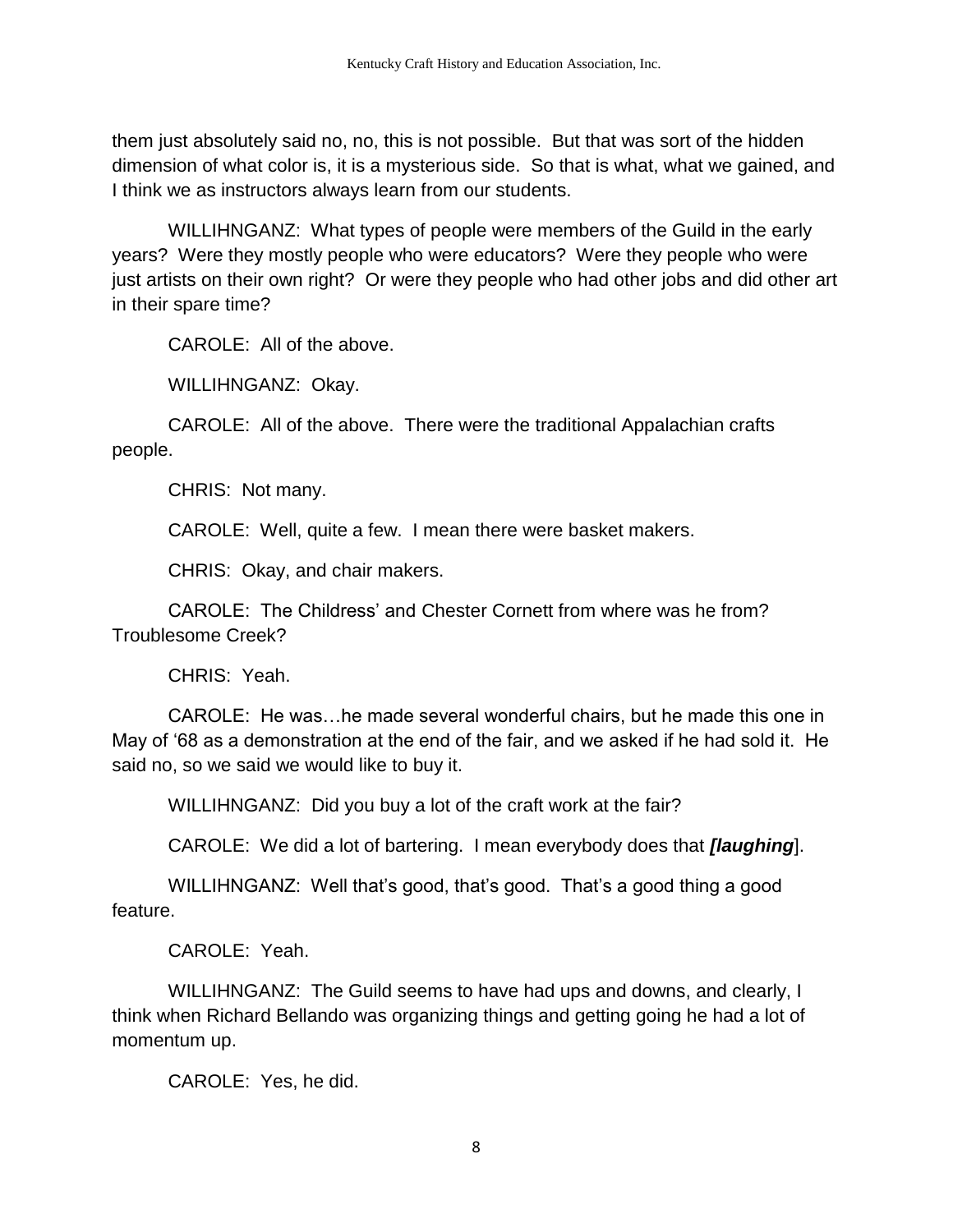WILLIHNGANZ: Things, he was very influential, and then things sort of tapered off a bit, and the support for it sort of faltered somewhat. How did you get through those hard times with the fair? And with the Guild?

CAROLE: Well people…there were people who simply supported it. Saw the need for it. And so, you know, it thinned out. But it started building back up again.

WILLIHNGANZ: And have you had good luck in terms of doing outreach to bring in new members, or has that sort of gone up and down too?

CAROLE: That had gone, but there that is happening again. The spring fair is going to be in Bowling Green this year for the first time.

WILLIHNGANZ: Wow.

CAROLE: So, the Guild is trying something new. Many years ago we tried a fair in Horse Cave, that didn't work. I mean the Guild has tried different things, because people always say oh you can't just keep being in Berea. So they seem to think of it as the Berea fair rather than a statewide.

WILLIHNGANZ: The Guild has also had a certain amount of, if you will, competition from other organizations like the Southern Highland Guild.

CAROLE: Right, right.

WILLIHNGANZ: Have you been members of those Guilds?

CAROLE: No, we didn't.

WILLIHNGANZ: Okay. How has the Guild responded to that kind of challenge?

CAROLE: Well, Southern Highlands were around before the Kentucky Guild, so, I think, I think the Guild has more or less remained static. It hasn't changed that much and I think that hurts it. Because now there are so many fairs. And really, the Kentucky craft marketing program, they came to the Guild to find out how we did standards, and liked it so much they use some of our ideas when they do standards. But they have gone on; they've just gone much further ahead. Because for some time now the Guild really hasn't done workshops and classes and that kind of thing.

WILLIHNGANZ: Now, do you think the energy or the impetus behind the Kentucky Craft Marketing Program has been because they did new and innovative things, or because they basically had state funding and people to run it?

CAROLE: They had state funding, that had a lot to do with it. A whole lot.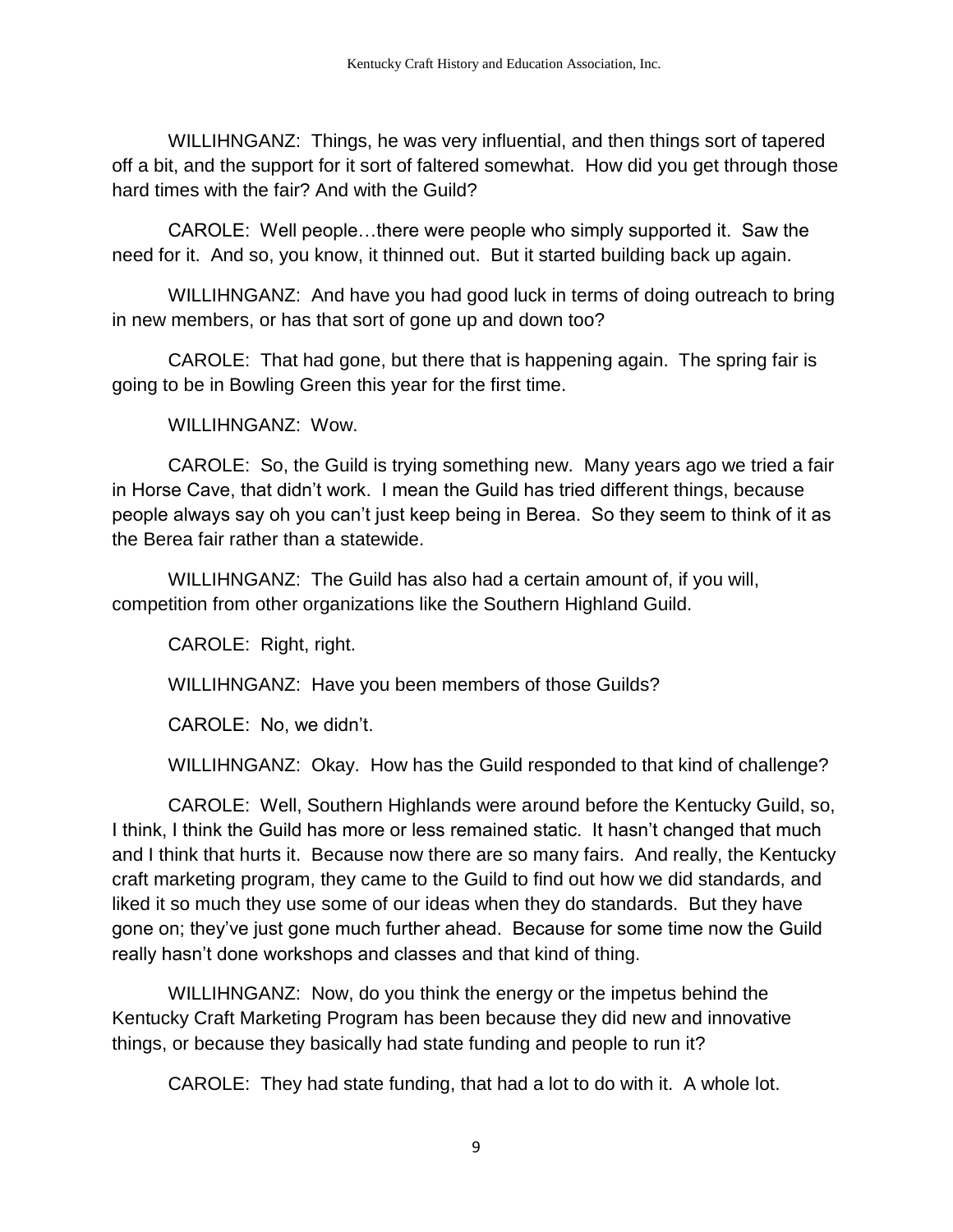WILLIHNGANZ: Has that funding been steady for the craft marketing program?

CAROLE: Pretty steady, but I think it's going to be cut off, way off this year.

WILLIHNGANZ: Wow. I don't know the politics of that what's going on right now, but everything is going to be cut.

CAROLE: Yeah, everything.

WILLIHNGANZ: So it seems likely.

CAROLE: But it has provided a good market for, because they do work hard to bring in wholesale buyers.

WILLIHNGANZ: Do you think there is an advantage to having an organization that is based in the artist as opposed to based in administrators?

CAROLE: That is a good question. I think that has been part of the problem with the Guild, is that the board is does consist of artists.

WILLIHNGANZ: And how has that been a problem?

CAROLE: Some of them quite don't understand how to be on a board, and what a board has to do, what you've got to do as a working board.

WILLIHNGANZ: Have they been able to make liaisons with other craft organizations?

CAROLE: I don't know what they are doing currently.

WILLIHNGANZ: Have they historically been able to work with other organizations?

CAROLE: With some…with some, yeah. With some groups based in Louisville. We did - we did a couple of shows.

WILLIHNGANZ: Which groups are those?

CAROLE: The Louisville Watercolor Society, the Louisville.

WILLIHNGANZ: Is it the Visual Arts Association?

CAROLE: Yeah, but I don't think it was called that then.

WILLIHNGANZ: Oh. They may have changed their name. I don't know.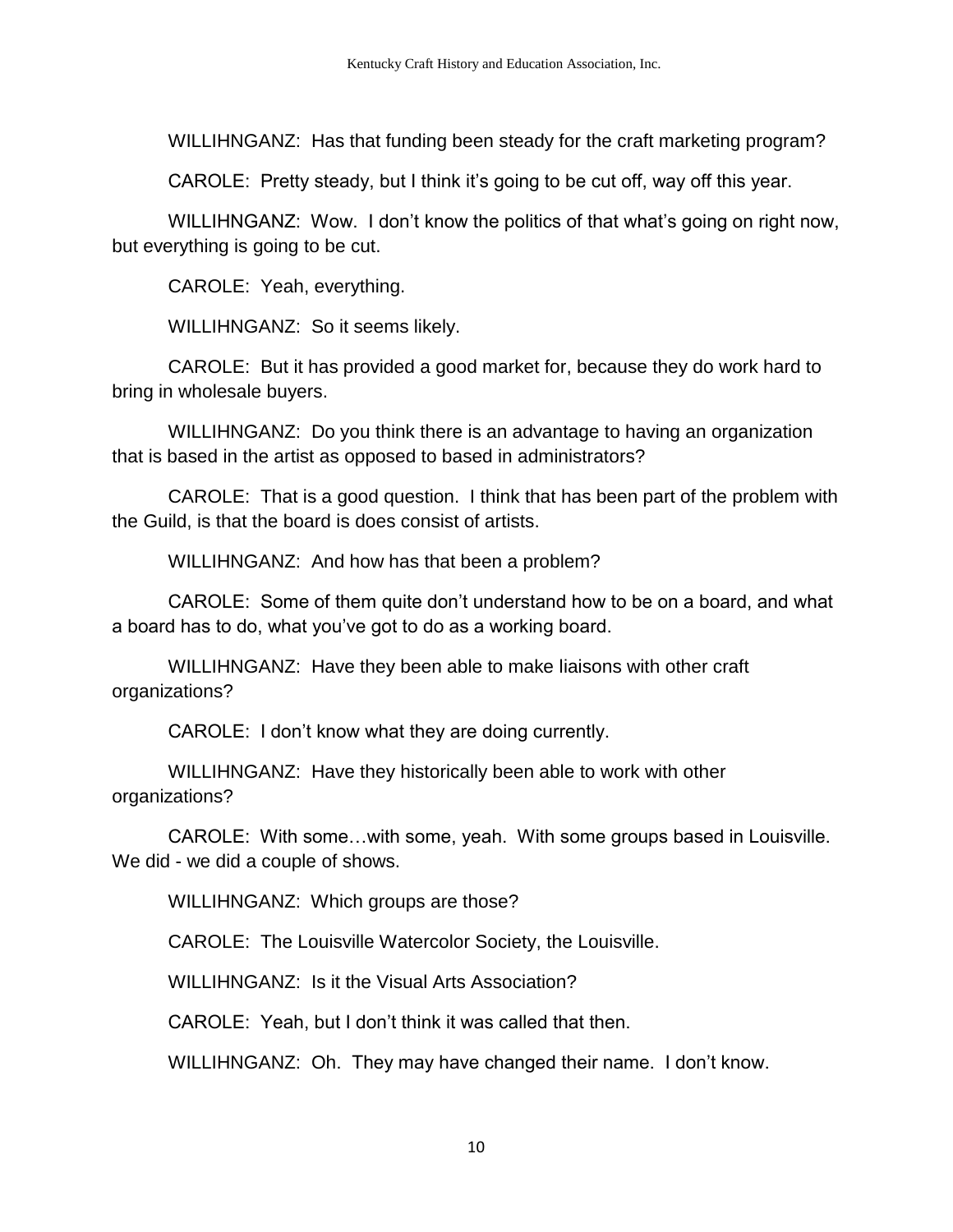CAROLE: Anyway, there was a Louisville, there were three groups that we were working with and had some shows at the water tower.

WILLIHNGANZ: Right that would be LVAA?

CAROLE: Okay.

WILLIHNGANZ: But I don't know if it was called that at the time you did those shows.

CAROLE: Yeah. I don't remember.

WILLIHNGANZ: Then when when the Kentucky Museum of Art and Crafts started, has there been any interaction between the Guild and that organization?

CAROLE: I can't tell you that.

WILLIHNGANZ: Okay.

CHRIS: Well sometimes they would ask you to be, you know, to submit your work. And then they might use the Guild membership form, but as to give activating and interconnection with them, no. But individually maybe.

WILLIHNGANZ: Okay. Now you said they haven't done educational programs in awhile?

CAROLE: Because they haven't had any money. They have been kind of in disarray.

WILLIHNGANZ: I see. How long has that been true?

CAROLE: For quite a few years.

WILLIHNGANZ: Okay. Do you see signs that it is improving?

CAROLE: I think they current board is trying to improve that and get it put back together.

WILLIHNGANZ: Okay. Do you know what your membership is right now?

CAROLE: No, I don't.

WILLIHNGANZ: How often do you go to meetings or?

CAROLE: There aren't any *[laughing]*.

WILLIHNGANZ: You're no longer on the board or acting in any of those areas?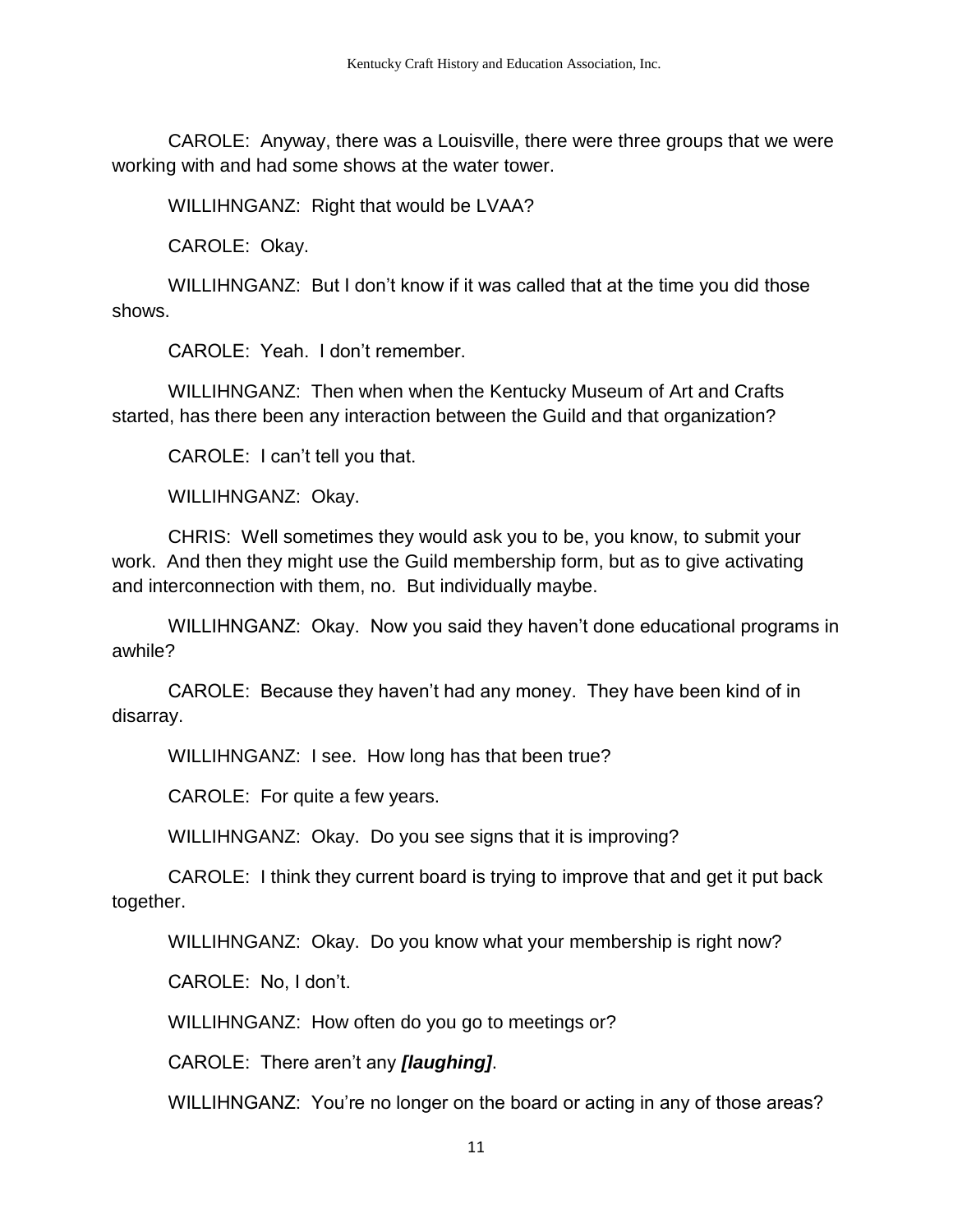CAROLE: No, no, no.

CHRIS: I think she says no because, you know, she has been overworked on that for quite often, and just really overworked.

CAROLE: I just felt like after the last time I had to back off.

WILLIHNGANZ: Okay. That just got to be too much for you personally?

CAROLE: Yeah. Yeah. When you put a whole lot into something and then you see it go down once again, you say okay, it's somebody else's turn now.

WILLIHNGANZ: Well I'm sorry to hear that *[laughing]*. When you work as as a weaver are you able to, basically, connect to other weavers on your own, or do you need to work through organizations like the Guild?

CAROLE: How do you mean that?

WILLIHNGANZ: Or, it is important to you to work with other weavers?

CAROLE: Oh sure, to contact, yeah definitely. Just for you learn little hints from other people. You learn different techniques from other people. You learn sources for materials. And we all have the same kind of sense of humor.

CHRIS: What about the Berea Weavers Guild?

CAROLE: Yeah, we've got a small weavers group.

CHRIS: Very active.

CAROLE: But it's mostly beginners and we, you know, are helping people learn to weave. But I have to go off to work shops where I can learn something rather than being the one teaching all the time.

WILLIHNGANZ: Sure.

CAROLE: You know you're always wanting to learn something new.

WILLIHNGANZ: So where do you go to workshops?

CAROLE: Oh, the Hand Weavers Guild of America sponsors a convention every other year all over the United States. Those are…they do many different kinds of workshops there. So you can take many different kinds of things, and it is just fun again meeting people, greeting people. I'm a member of a group called WARP, Weave A Real Piece, which has to do with helping Third World women get economic sustainability through weaving and textiles.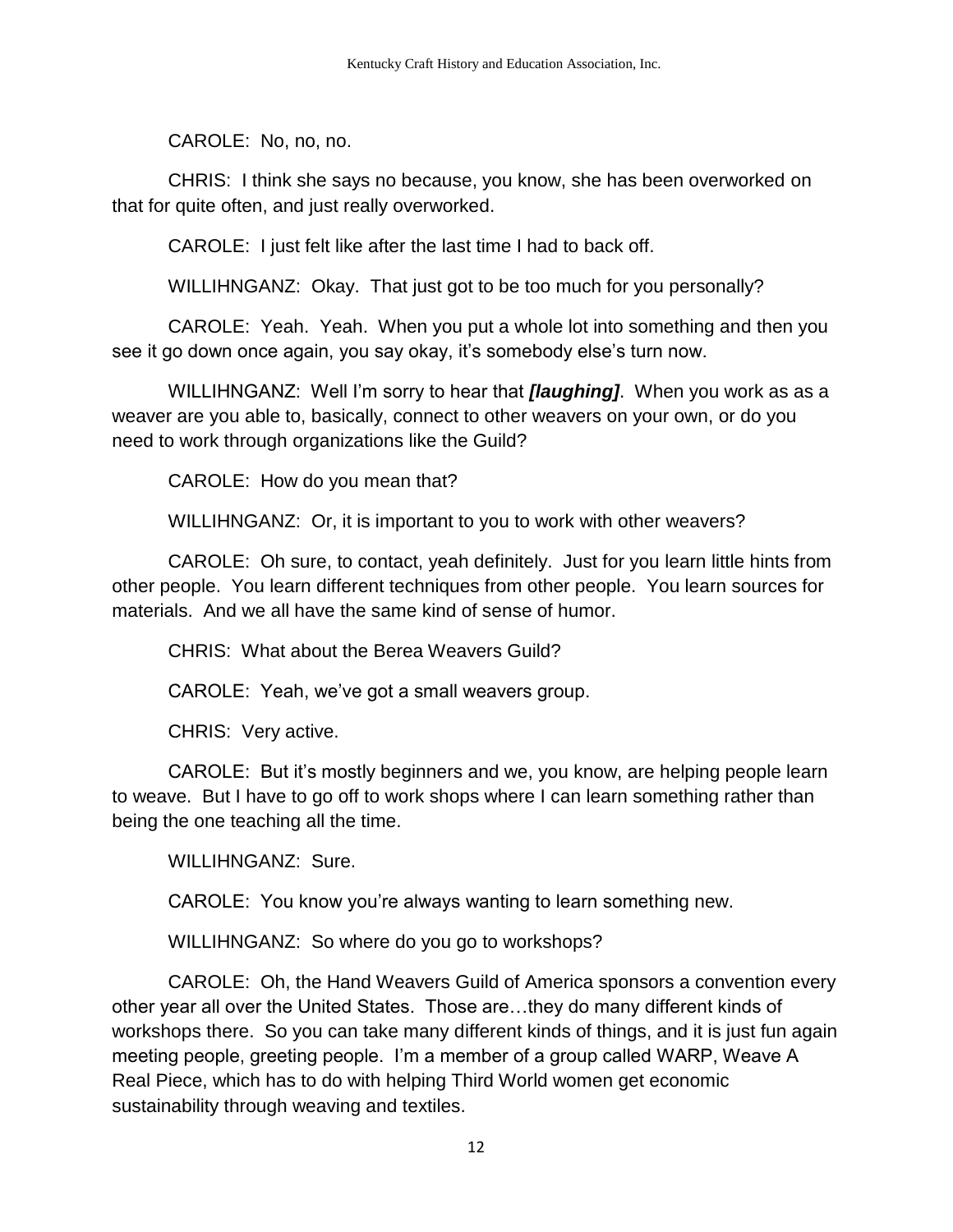WILL IHNGANZ: Wow.

CHRIS: And that also connects with Peace Craft, and Carole was a director of that, of the Berea Peace Craft.

CAROLE: That doesn't have anything to do with this.

WILLIHNGANZ: What is?

CAROLE: Peace Craft is a non profit, a not for profit shop that's in town. There are a lot of them all over. There is one in…it's a Twelve Thousand Villages store there. There is one in Louisville. I think it is called Just Creations. Anyway, they are selling work, fair trade work.

WILLIHNGANZ: Right. Yes, I have been to Just Creations now that I think about it.

CAROLE: Okay.

WILLIHNGANZ: Okay.

CAROLE: So I've met some wonderful weavers from Guatemala through that.

WILLIHNGANZ: Wow.

CAROLE: And in Peru.

WILLIHNGANZ: Have you actually met them physically, or?

CAROLE: Yeah.

WILLIHNGANZ: They come to town here, or?

CAROLE: No. I've gone there.

WILLIHNGANZ: You've gone there? Wow. That's interesting. And when you've gone down there to meet with these people, have you been there just to learn about the weaving? Or, have you been there to set up trade relations?

CAROLE: Just to learn about their weaving. Although this one group from Chincero, like the pillow over there, and the pillow that Chris is sitting on, and that one behind you. I did help that group with just some challenges on pillow sizing. You have to have standard sizes if you want to sell in the United States. Just something that simple. But you learn a lot from them, too.

WILLIHNGANZ: What sorts of things do you learn from them?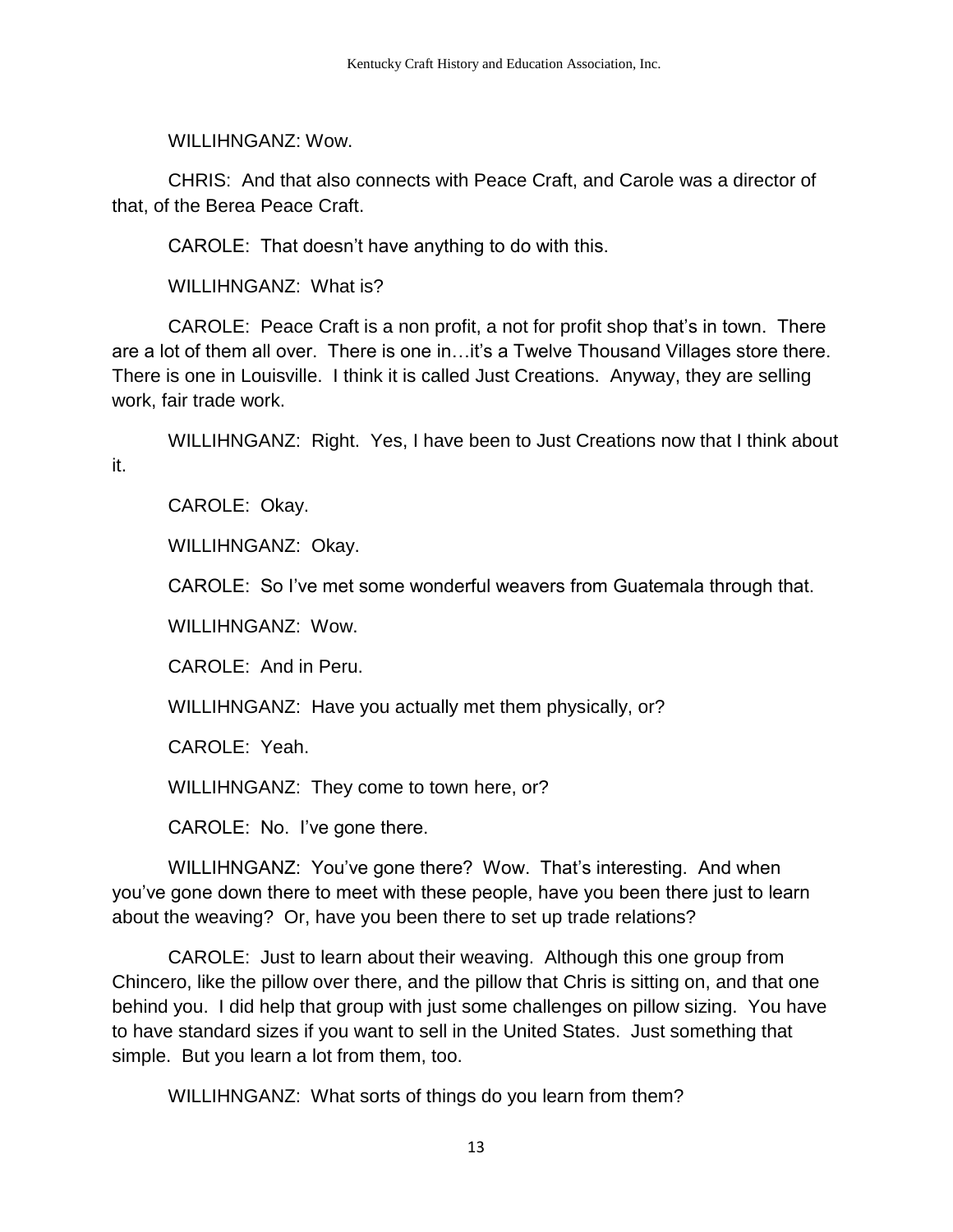CAROLE: You just learn about living. The importance of color. The importance of things, you know, just everything in your life.

CHRIS: Also survival. This is, survival means.

WILLIHNGANZ: So this is something that they do basically from necessity to make a living. This is their livelihood - period.

CAROLE: Yeah.

WILLIHNGANZ: I've been surprised by how many of the people that I have interviewed are not full time artists. They do this as sideline.

CAROLE: Right.

WILLIHNGANZ: Real jobs...they have a day job teaching, or whatever it is...

CAROLE: Yeah, exactly.

WILLIHNGANZ: As they can't really support themselves by doing craft work.

CAROLE: Right.

WILLIHNGANZ: What would you say are the things that have gone into making your style of weaving? What have been the influences?

CAROLE: Color.

WILLIHNGANZ: And when you say color, I mean I'm sure there is color everywhere, but how has that influenced you? Where did you learn about that? How did you get involved with it?

CAROLE: I've just always loved color. I've always loved putting things, different colors together. I can show you some of what I've put together, but nature. Mother Nature puts wonderful colors together that people say, oh no, you can't do that. Well, sure you can.

WILLIHNGANZ: That's interesting. Now you've collected, I've noticed on your on your mantel here and frankly everywhere in this room, a lot of little knickknacks and things. These, are these items that you have consciously collected, or are they just things you've stumbled across and that caught your fancy that particular day?

CAROLE: That's usually what has happened. Some have been given to us.

WILLIHNGANZ: Do you have any theme in what you collect or?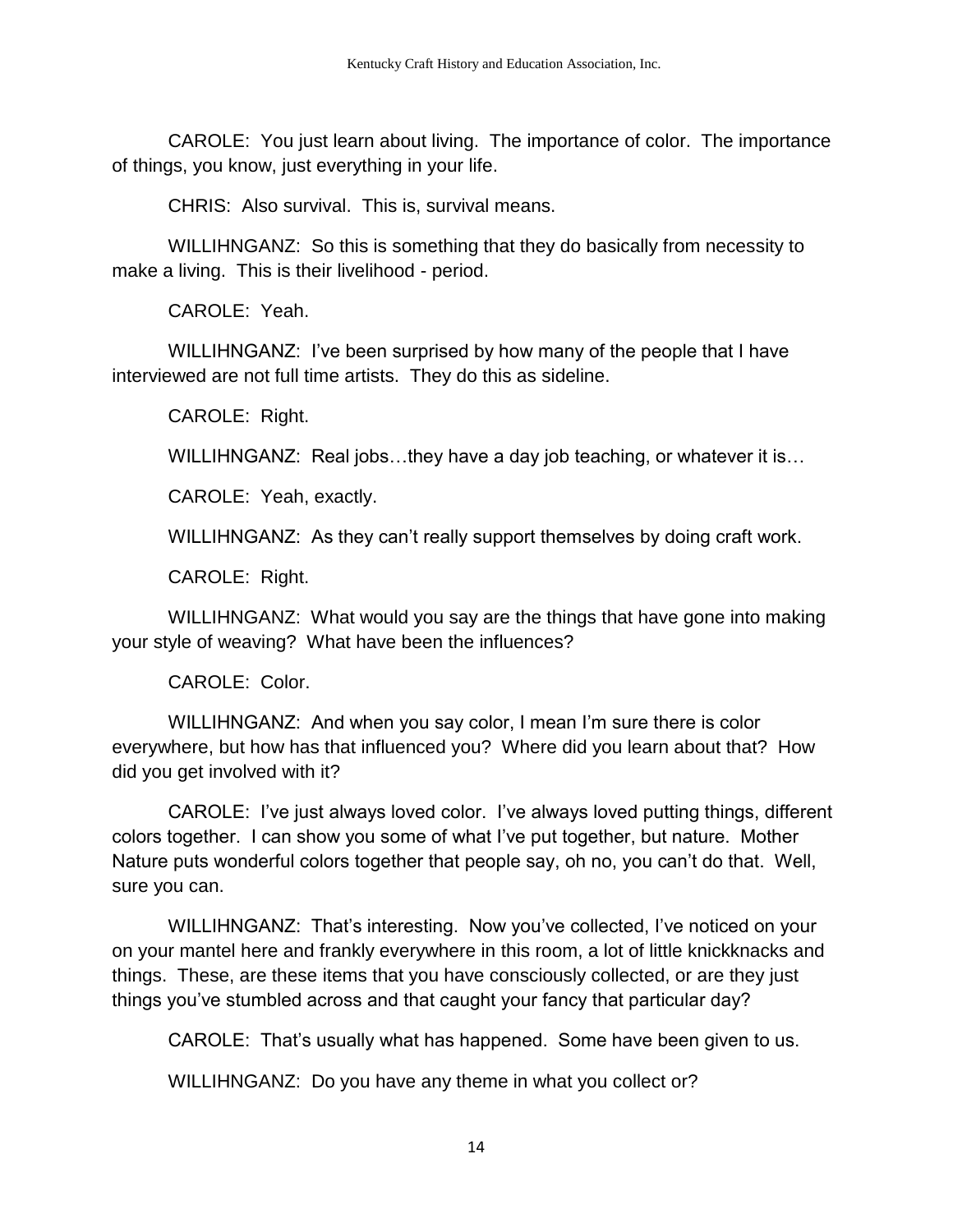CAROLE: No *[laughing]*. I mean this is our village.

WILLIHNGANZ: Well. It is an interesting village. I'll say that for it. How long have you had these pieces?

CAROLE: It's constant *[laughing*].

WILLIHNGANZ: Did you pick up many of these at the Guild fairs?

CAROLE: None of those.

WILLIHNGANZ: None of those? I see. So where did these come from?

CAROLE: All over.

WILLIHNGANZ: All over - like in different countries you mean?

CAROLE: Different countries.

WILLIHNGANZ: Do you travel around a lot and go to different…like the Kentucky Museum of Art and Craft? Those types of places, like the Artisan Center and whatnot?

CAROLE: Some, but not a lot.

WILLIHNGANZ: Okay. But you, where do you find these then? Do you find these at shows?

CAROLE: Where did we find them? That's hard to say. Different shops, different places, yeah. As I said, some of them have been given to us. These two Kachinas were Christopher's high school graduation present.

WILLIHNGANZ: Oh, wow.

CAROLE: So you know there is stuff like that. There is Pueblo things up here.

WILLIHNGANZ: Okay and the Pueblo things you got those out in?

CAROLE: New Mexico.

WILLIHNGANZ: New Mexico?

CAROLE: Uh-huh.

WILLIHNGANZ: Okay. Have you looked into the Mexican art? The various art centers in Mexico? Have you been through there?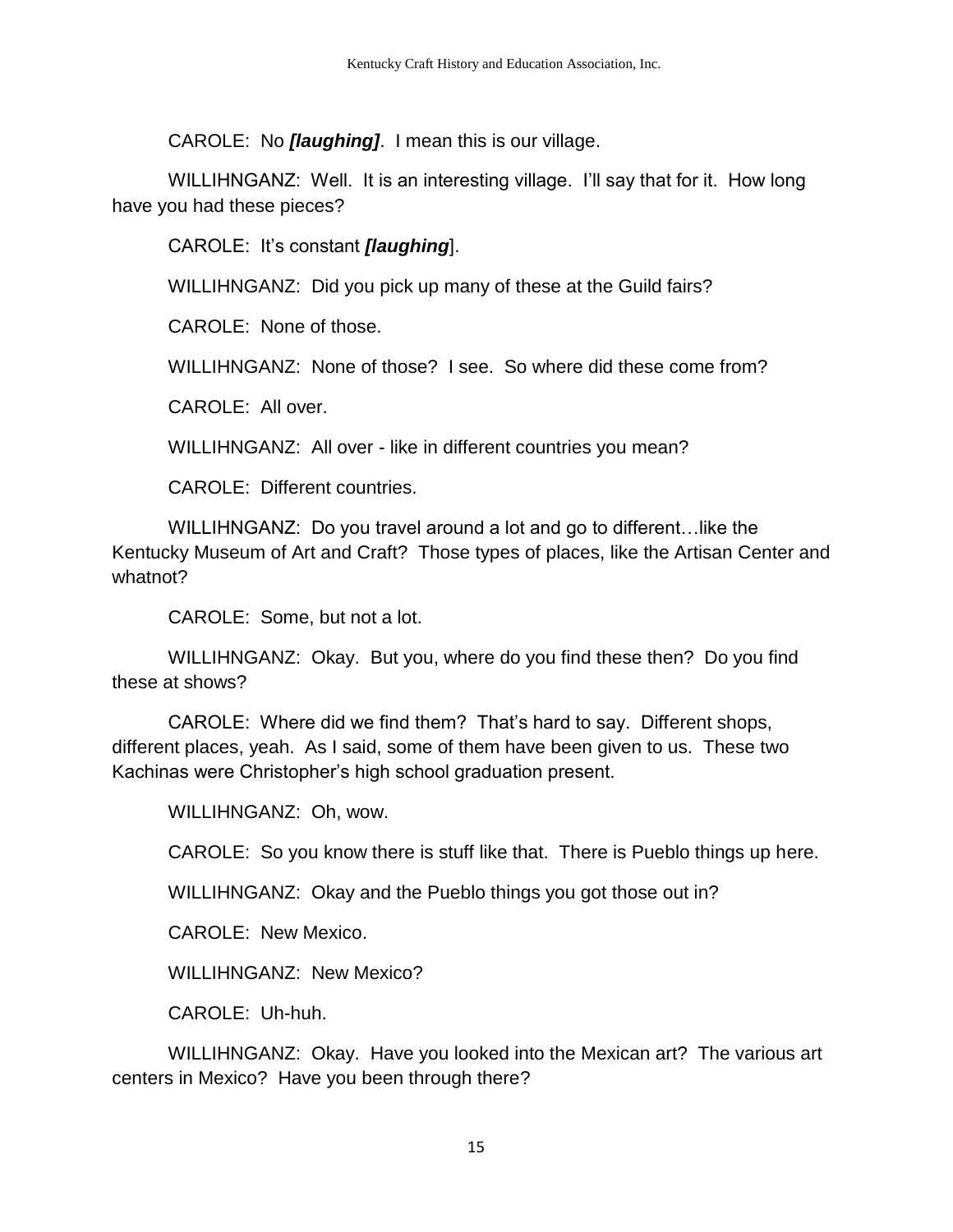CAROLE: These are from Wahoka.

WILLIHNGANZ: These?

CAROLE: Critters.

WILLIHNGANZ: I can't actually see them unfortunately, because the light behind

it.

CAROLE: The light behind it yeah. Light wouldn't do.

WILLIHNGANZ: Yeah, but they are interesting pieces to say the least.

CAROLE: And the painting above that I call The Village was Chris' dads.

WILLIHNGANZ: Oh really?

CAROLE: Yeah.

WILLIHNGANZ: So that is a fairly old painting?

CAROLE: Yes.

WILLIHNGANZ: Wow. So how much time do you currently spend doing weaving?

CAROLE: Depends - different amounts. I'm slowing down because of arthritis, unfortunately.

WILLIHNGANZ: Something we are all dealing with. I was noticing I have this finger right here just comes and goes, unfortunately, hoping it will go more than it comes.

### *DOG GROWLING*

CAROLE: Chance. NO!

WILLIHNGANZ: But are you still able to market your weave?

CAROLE: Well, right now the market is sure thumbs down. I mean, usually I sell at the Kentucky Artisan Center, and usually I get another order at the beginning of December for scarves, and they've still got plenty of scarves.

WILLIHNGANZ: Wow.

CAROLE: Yeah. But this is happening all over town.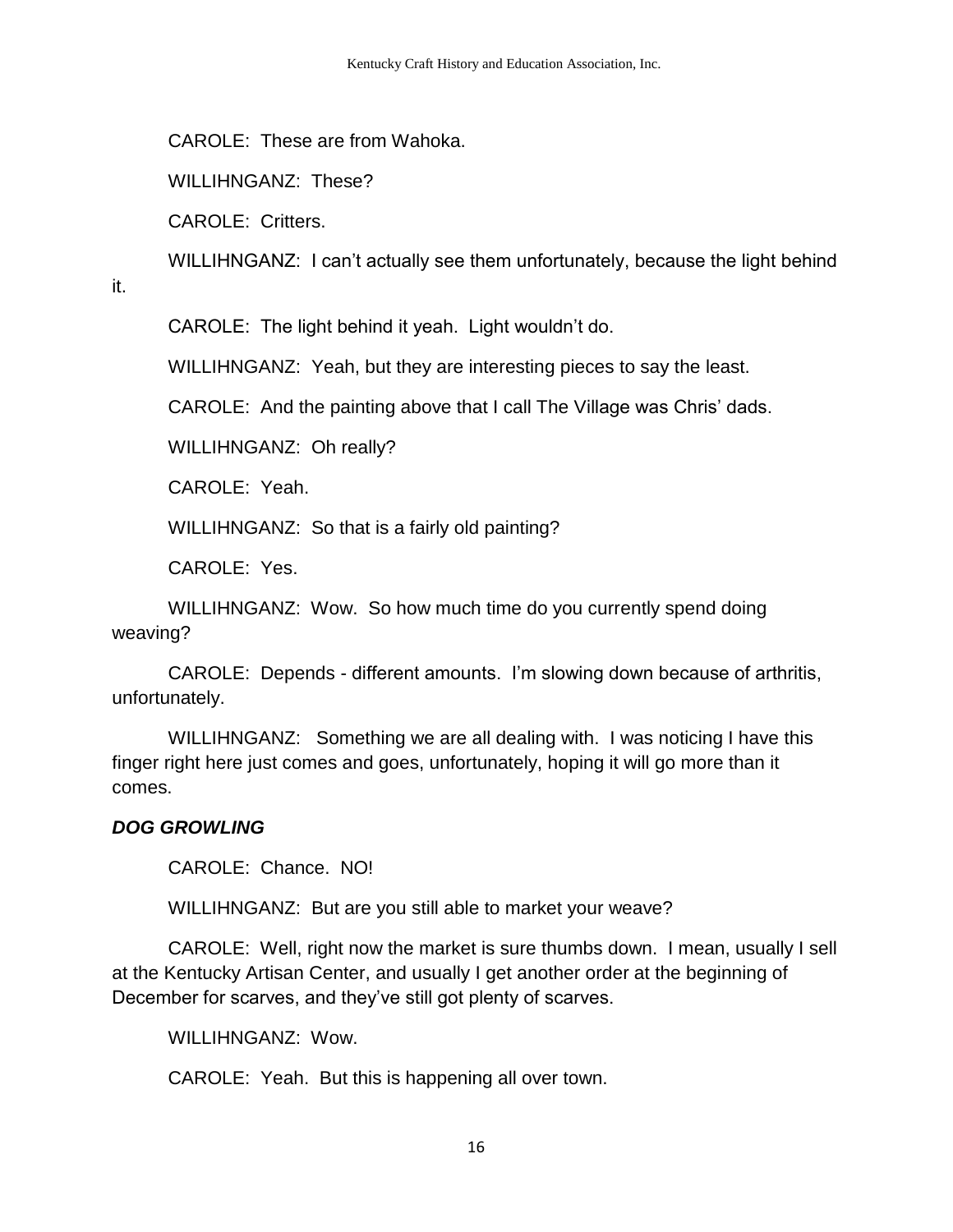WILLIHNGANZ: Are you…how do you know that…are you talking to people here?

CAROLE: Oh yeah, yeah.

WILLIHNGANZ: Artisan Place?

CAROLE: Yeah.

WILLIHNGANZ: And that's pretty much what's happening across the boards because of the economy.

CAROLE: Yeah.

WILLIHNGANZ: Wow. You think.

CAROLE: If you don't need this kind of thing, you don't buy it when you don't have the money.

WILLIHNGANZ: Wow. Well what do you think, given that's the truth, what do you think the future for the Guild is going to be?

CHRIS: Wow.

CAROLE: Oh it goes in cycles. We've been through this before. Once the economy picks up, then sales will pick up another year later. That is usually what happens.

WILLIHNGANZ: Okay. So it's just a wait it out?

CAROLE: Yeah. The economy hasn't been this bad in a long time.

WILLIHNGANZ: That would be true.

CAROLE: So it is going to be harder this time. And there is probably going to be more shops closing and less attendance at fairs.

WILLIHNGANZ: So the overall economy of Berea is probably not been doing that well?

CAROLE: No.

WILLIHNGANZ: How is Berea's College been affected? Do you know?

CAROLE: Oh, yeah. There endowment is way down. They are laying off staff, not hiring some teachers.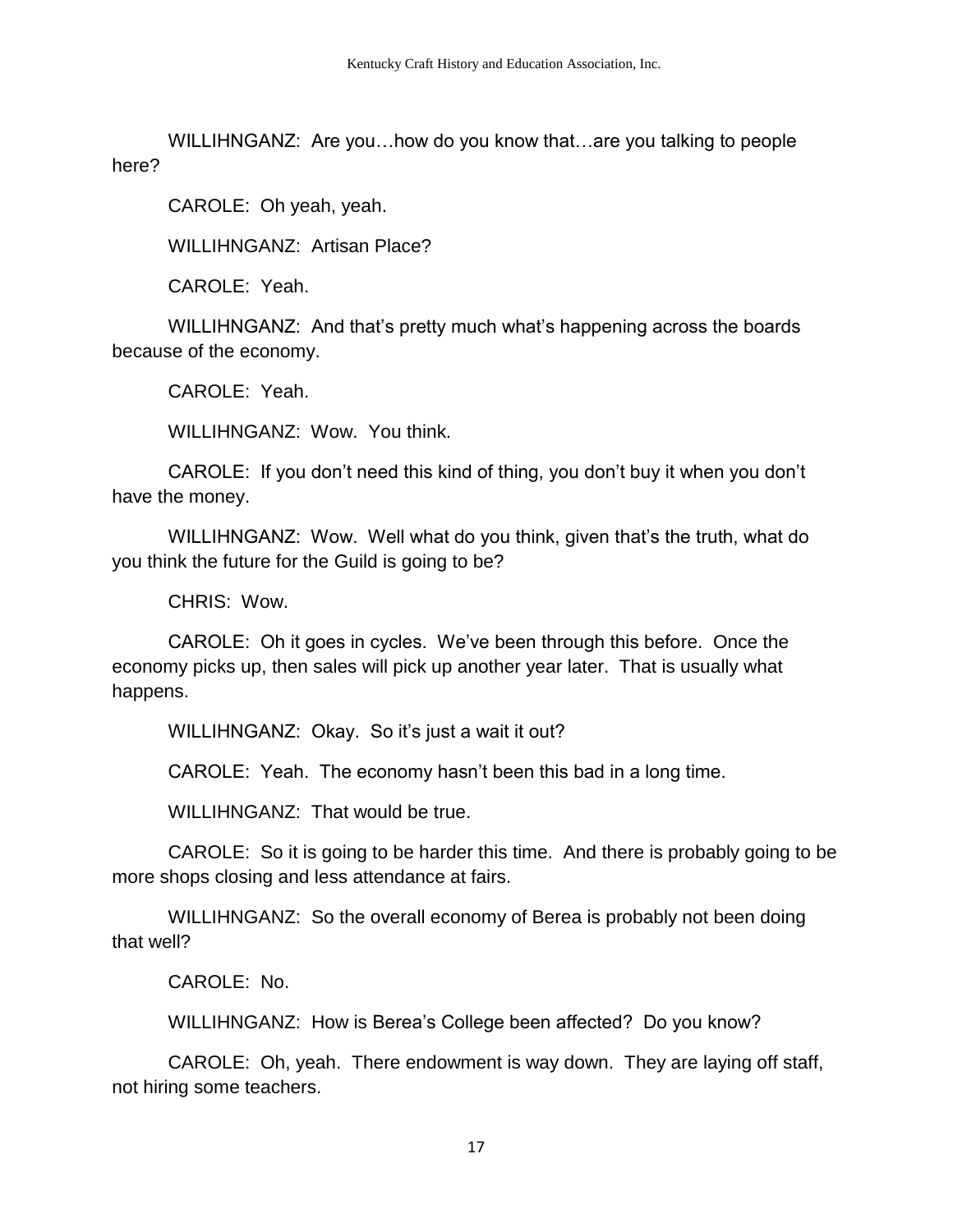WILLIHNGANZ: Wow, yeah. That is very difficult, to say the least. Okay. You traveled around; you've basically gotten some ideas from that. Chris, are you still doing work with metal or artistic work?

CHRIS: Actually, I have been doing a lot of painting. I went through a three or four…well actually, more like ten years of very much a different type of painting, and now an objective, abstract, and occasionally I do wedding bands. I used to be known as the as the artist who makes wedding bands. If I had one commission per month that would be my job *[laughing]*. Because people sometimes want individual design ring or rings. But basically I'm not pushing that, I just don't want to overpopulate the world with more art objects than...

CAROLE: Well, those four squares are his.

WILLIHNGANZ: Oh. Let me see if I can capture those.

CAROLE: I don't know if you'll get too much reflection on those.

WILLIHNGANZ: No, actually those are pretty good.

CAROLE: So they don't have glass on them, so.

WILLIHNGANZ: Now those are, are those oil or water color or acrylic?

CHRIS: They are spray paintings on aluminum, which is obviously not canvas.

### *DOG GROWLING*

CAROLE: Chance!

CHRIS: An experimental way of producing images, and so I've been doing for that about the last ten or twelve years.

WILLIHNGANZ: Is there much of market for that?

CHRIS: No *[laughing]*.

WILLIHNGANZ: Well, that's too bad, because I think they are beautiful.

CHRIS: Um, its just maybe, just doesn't fit into Kentucky concept of what painting is…it's not outhouses and, you know, steel mines and.

WILLIHNGANZ: Now Chris *[laughing]*.

CAROLE: I think there would be more of a market for this type of work on either coast.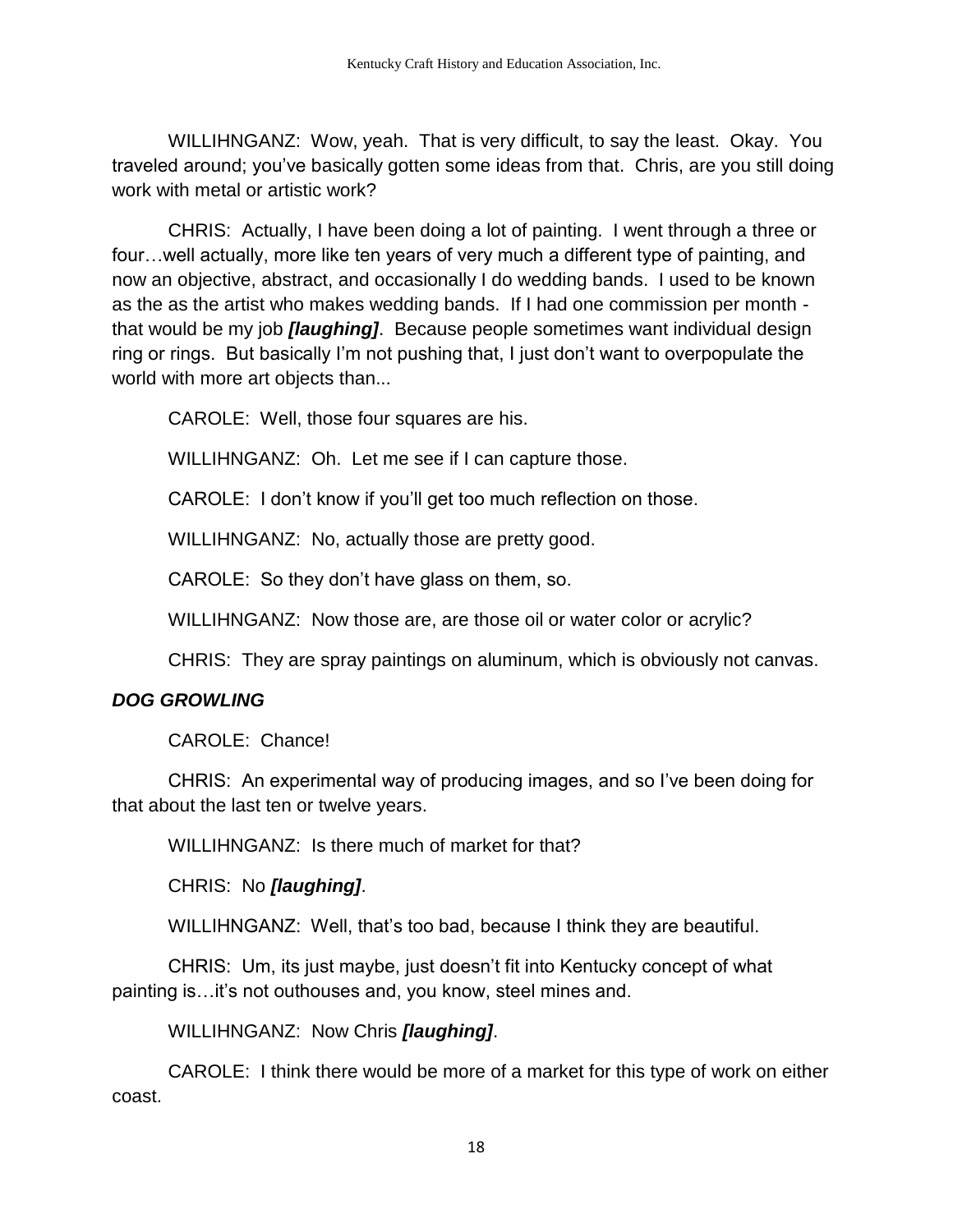WILLIHNGANZ: Yeah, probably true. I can see where that sort of abstract thing would be more difficult to sell here. I believe that's true.

CAROLE: And then Chris' mother did that resin piece. That's very minimalist and abstract, so.

WILLIHNGANZ: Indeed. Wow.

CAROLE: So that wouldn't go here either.

WILLIHNGANZ: Well it's hard to know what's going to go, and in this economy it sounds like not much is going to go.

CAROLE: Yeah. No. I don't think so.

WILLIHNGANZ: But, you keep hoping it will turn around so that we can get back moving in a better direction. Now what do you think traditionally has been the place of craft work? I mean, has it been mostly as a hobby or an outlet for energy that people have, or has it really had an artistic focus more?

CAROLE: I think it is a combination. Because when you mix together somebody who is doing traditional art form, that's come out of something they've made for their own muse, like baskets, to somebody, who is a contemporary artist, doing maybe nonfunctional work there all mixed together.

WILLIHNGANZ: Well I've just spent time down the street here with Walter, and he talks a lot about his movement, from basically doing specific pieces that had a political social message, to getting into more form verses function concerns. And then getting into place, and if you've seen his platters and stuff he is talking about. About how that relates to places, and how we occupy places and what they mean to them. When you do pieces, they obviously have a function. You're weaving a particular piece that away. So to what extent to you design it according to the function it's going to be used for, or for the aesthetic that you want to create?

CAROLE: Both. Both are equally important. The form has to be appropriate to the function. And the aesthetic, yeah you want something to be as beautiful as possible.

WILLIHNGANZ: Do you work primarily in wool, or in what fabrics do you use?

CAROLE: Lately I've been working in chenille and loop mohair. I dye all the loop mohair yarn so I can get a good variety of color.

WILLIHNGANZ: Wow.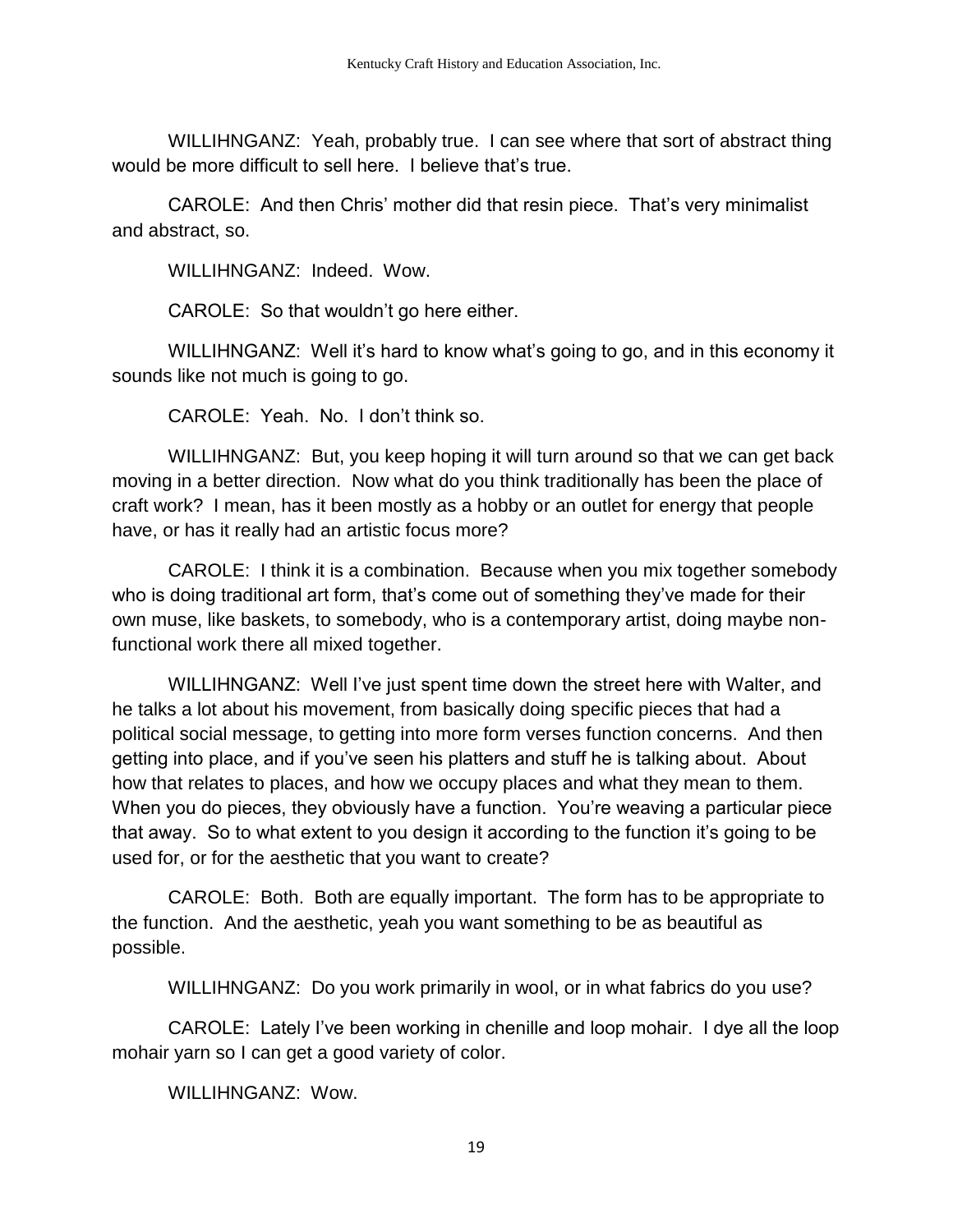CAROLE: So, and as I say I can show you some of those.

WILLIHNGANZ: I would think dying it would be almost an art unto itself.

CAROLE: Oh it is, but its great fun to see the color emerge. Then again, see what you can do to stretch the color.

WILLIHNGANZ: Okay. Well maybe you could take me around the house and show me a little of that. Is that possible?

CAROLE: Sure. Summer loom.

WILLIHNGANZ: Hold on - say that again please.

CAROLE: Oh. This is my summer loom, because my main studio is up in the attic. It is not air conditioned up there. This is a chenille warp.

WILLIHNGANZ: What is chenille anyway?

CAROLE: In French chenille means caterpillar. And it's, it is the way the thread is made. Okay this is what I'm doing. I put a metallic thread in there for interest, and it is called a turned over shot. These aren't finished yet. I haven't done the fringes. But see how I like color?

WILLIHNGANZ: Uh-huh. It's gorgeous.

CHRIS: There's several of those that are one warp, so she gets that much color change from that to that with that one warp.

CAROLE: That's the same warp.

WILLIHNGANZ: I'm getting a lot of dust flying across my screen here. Is that just the threads?

CAROLE: Probably, because these haven't been washed. They have to be what's called dry finished. I mean wet finished. But I can't do that until I've got the fringe done.

WILLIHNGANZ: And is the wet finishing... is that like set the dye, or?

CAROLE: It sets the threads. In the case of chenille it softens it, which means it really drapes better.

WILLIHNGANZ: Oh.

CAROLE: Which is what you want.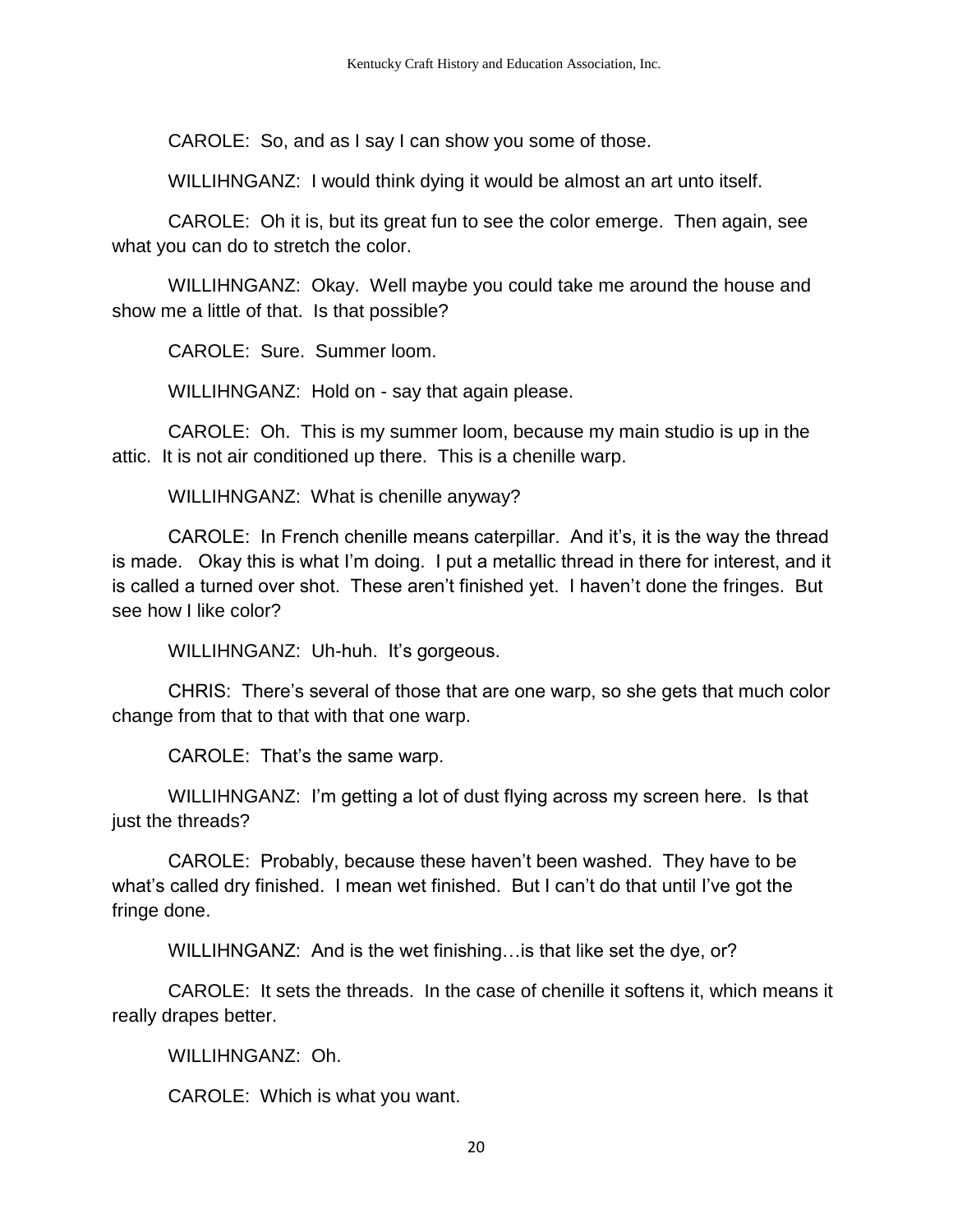WILLIHNGANZ: So you work in here?

CAROLE: For just doing the chenille ones. These are the mohair. Do you see how that is? Now I've dyed all these yarns.

WILLIHNGANZ: Wow.

CAROLE: And again, from one warp I can get many different scarves.

WILLIHNGANZ: Uh-huh.

CAROLE: Okay.

WILLIHNGANZ: Now looking on the walls here. I'm sort of interested in what this is.

CAROLE: That's from China.

WILLIHNGANZ: Wow.

CAROLE: That's part of an old baby carrier.

WILLIHNGANZ: And these?

CAROLE: Those two - the top two are from Taquile Island within Peru. It's really a submerged mountaintop that is in Lake Titicaca. Those are very finely woven. They tell the history of a year in this village. They are woven on a backstrap loom.

WILLIHNGANZ: What's that?

CAROLE: They are attached to a peg. It's very primitive looking, and look at how fine, and the detail they've got.

WILLIHNGANZ: Wow. That's pretty impressive.

CAROLE: It's very impressive. And then that also is from Peru, and that's called scaffold weaving. And that's two people weave going towards each other. It's hard to explain.

WILLIHNGANZ: It is.

CAROLE: And the concept is just…

WILLIHNGANZ: Huh. Again, very pretty colors.

CAROLE: Yeah. It's a nice one.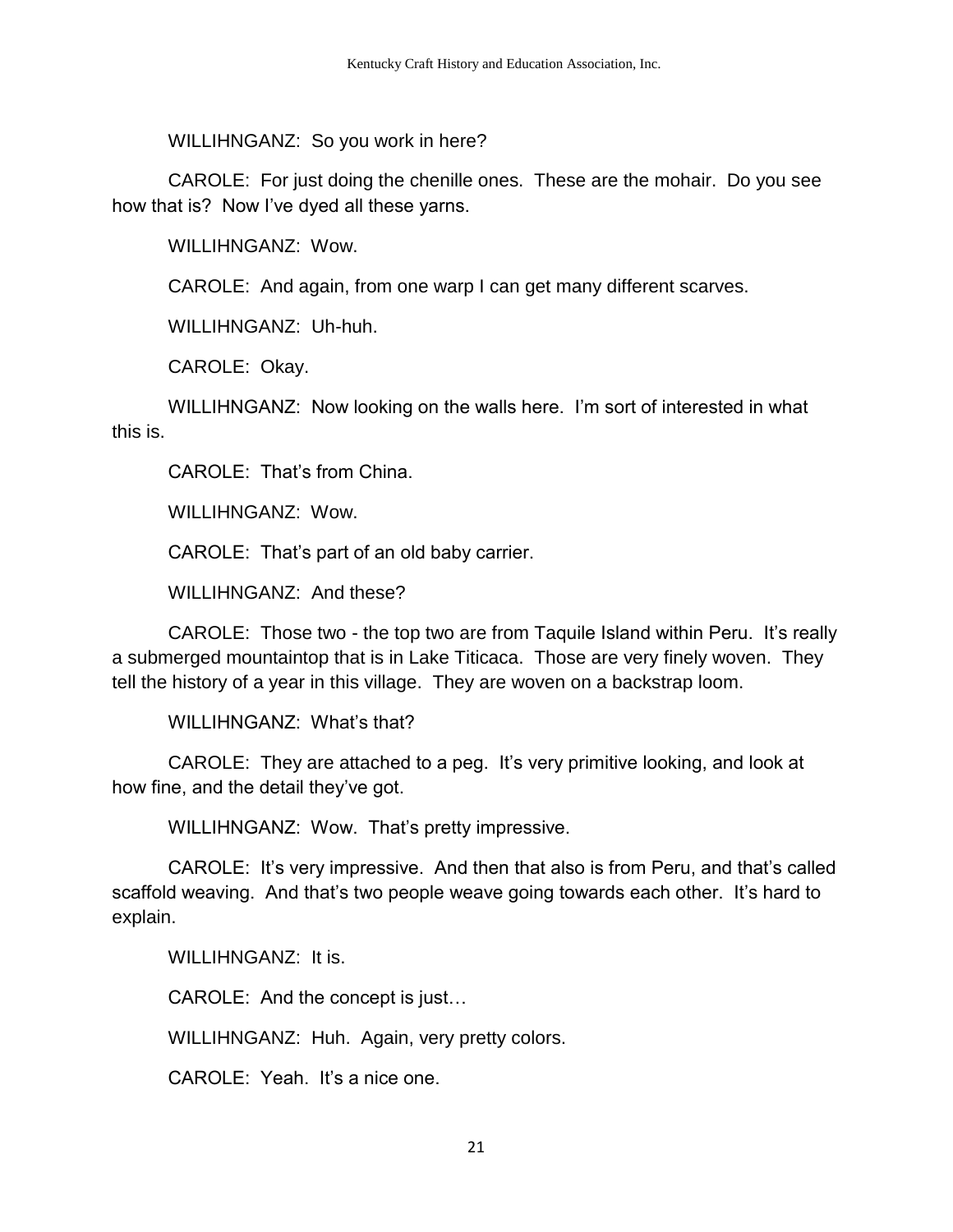WILLIHNGANZ: Okay. What else can you show me?

- CHRIS: These are from…?
- CAROLE: Ecuador.
- CHRIS: Ecuador. I picked those up directly from the weaver herself.
- CAROLE: This one is from Guatemala.
- WILLIHNGANZ: Oh, and you have one of the masks?
- CAROLE: That is from Mexico.
- CHRIS: This is curls. I don't know where that is from.
- WILLIHNGANZ: Now that's just a weaving right?
- CAROLE: Yeah, that's a tapestry.
- WILLIHNGANZ: Tapestry weaving?
- CAROLE: It's called a bound weave.
- WILLIHNGANZ: But, it's yours?
- CAROLE: Yes, I did it.
- WILLIHNGANZ: Oh, lovely. Have you been to Philis Alvic's studio?
- CAROLE: Yeah, yeah, oh yeah.
- WILLIHNGANZ: She has some pretty amazing stories. Pretty interesting.
- CAROLE: Yeah.
- WILLIHNGANZ: Okay. What's that?
- CAROLE: That's a bag from Ecuador *[laughing]*. Is not real practical. Okay. Would you like to see my upstairs, too?
- WILLIHNGANZ: Sure. Yeah. Sure. Lead on. This is the view up the stairway as we come up.

### *BACKGROUND NOISE*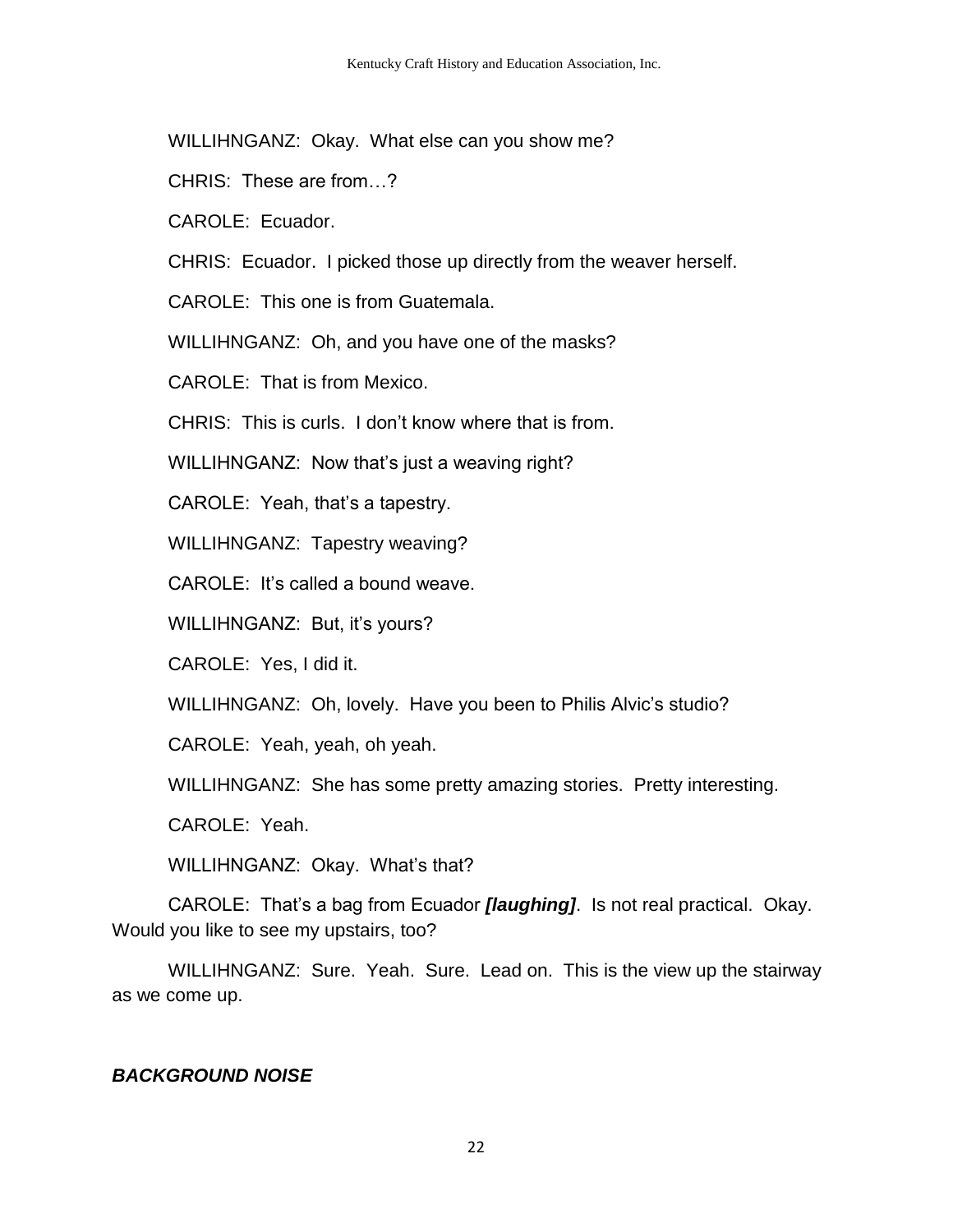WILLIHNGANZ: Wow. Now these are patterns you have up here on the wall?

CAROLE: Oh. Those are Amish quilts from calendars.

WILLIHNGANZ: Oh wow. And then, back here.

CAROLE: I've got another light to turn on back there.

WILLIHNGANZ: Okay. Wow. Now what is this right here?

CAROLE: That's just a shawl from Mexico.

WILLIHNGANZ: Oh, it's nice.

CAROLE: Yeah *[laughing]*. This is the loom that I've woven the mohair things on.

WILLIHNGANZ: Uh-huh. How old is this loom?

CAROLE: It was built in the early 1940's in New Mexico, for a training loom for World War II. This one was never unpacked, and so the guy needed some money, and I needed the loom. And it's wonderful because most…it's all wood except for the one ratchet for the brake. Every other part of it is wood. Wooden pegs, and everything is wood.

WILLIHNGANZ: Well, it's really pretty. And what is this loom here?

CAROLE: That's a Glimakra; it's called a countermarch loom. It's got ten harnesses, and I don't have anything on it right now.

WILLIHNGANZ: So you work up here in the winter and down stairs in the summer?

CAROLE: Yeah. I can't work up here in the summer anymore. It's just too hot. And I love these are all from Guatemala. There are just fun, just fun color ideas.

WILLIHNGANZ: They are just gorgeous, wow. Oh, look at all these.

CAROLE: These are just color studies with color aid paper. They're just kind of fun to do.

WILLIHNGANZ: Uh-huh, gosh. Do you do a lot of sewing?

CAROLE: Yeah, yeah. And, of course, I need the good sewing machine for finishing the work, too.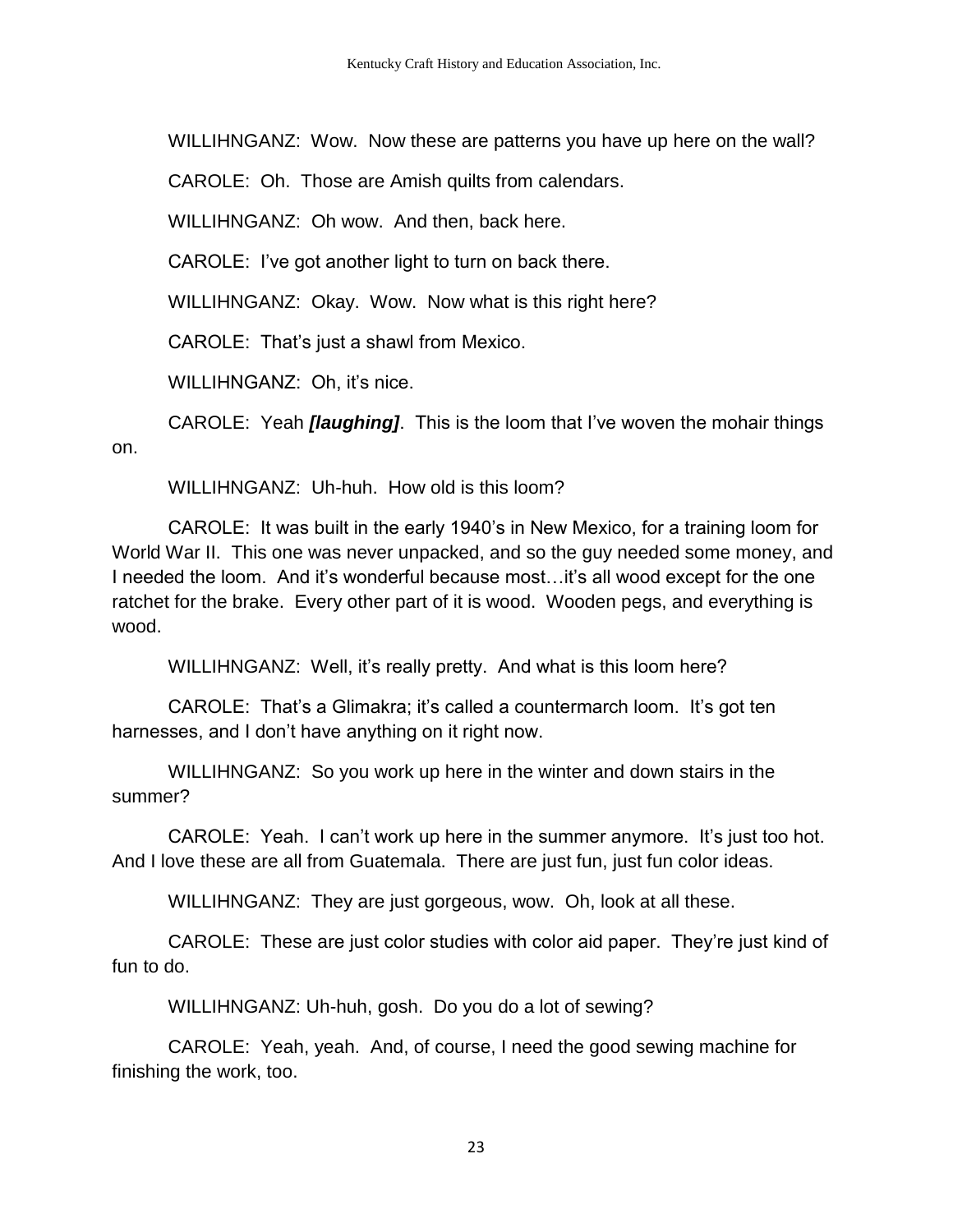WILLIHNGANZ: Wow, how many years have you been up here?

CAROLE: Well, we bought this house in 1975.

WILLIHNGANZ: Wow. Okay. That is terrific.

CAROLE: Okay.

WILLIHNGANZ: Thanks.

CAROLE: Yeah.

WILLIHNGANZ: Have you ever actually flown that?

CAROLE: No. But one of our cats, one time, leapt in it and it went flying down stairs *[laughing]*.

WILLIHNGANZ: Tell me about this piece.

CAROLE: Chris?

CHRIS: It's called a Chariot, and it's a combination of fruit.

CAROLE: A dipper gourd.

CHRIS: Ferns.

CAROLE: A banana.

CHRIS: Banana.

WILLIHNGANZ: Wow. It's pretty interesting. What is it made of?

CHRIS: Bronze.

CAROLE: No. That's pewter isn't it?

CHRIS: No. It's…it's a type of bronze alloy. There we go.

CAROLE: Oh, here's another one.

WILLIHNGANZ: I'll take a look at it. You have a real whimsical sense of things, don't you?

CHRIS: That's my anti-Vietnam piece. In which money is giving knowledge to a child, and that's actually a ladies fingers okra form.

CAROLE: From our garden.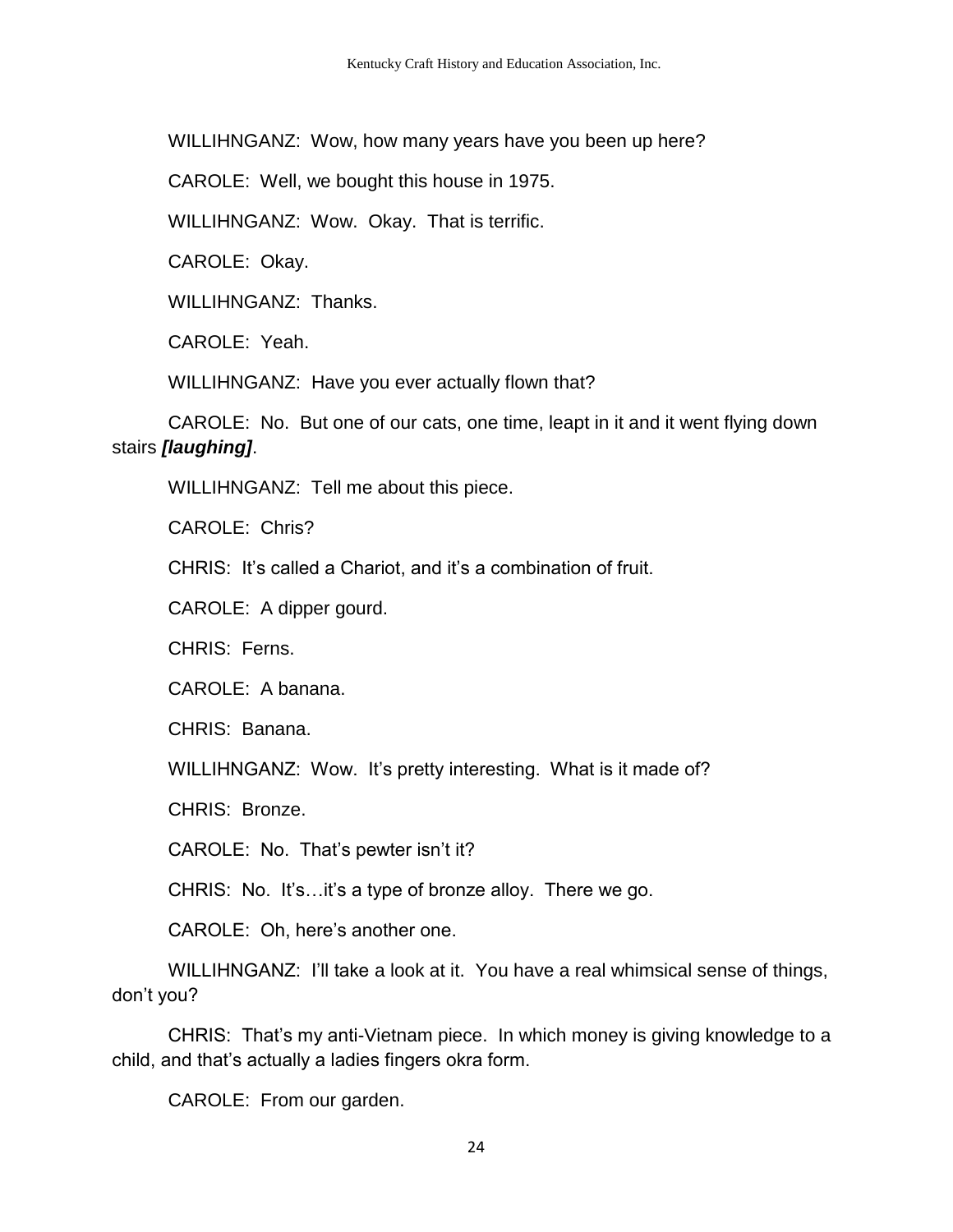WILLIHNGANZ: Wow. Let me get in a little closer here. Well, that is quite a piece.

#### CAROLE: *[Laughing]*.

CHRIS: I went definitely through my Mickey Mouse stage.

WILLIHNGANZ: It's really adorable *[laughing]*. How funny. I'll bet you kids love these.

CHRIS: I went through a stage you know found art objects combination, statements serious to humorous.

WILLIHNGANZ: What is this?

CAROLE: That is a death cart. It is from New Mexico. It is very traditional. How did you come apart. There. And the rest of these are day of the dead figures from Mexico.

WILLIHNGANZ: Oh, yes. Well lets quite a lot. Now who did these pictures up there?

CAROLE: That is a Japanese printmaker Noboru Sawai. He taught one year at Berea College.

WILLIHNGANZ: Wow.

CAROLE: And this is Christopher's when he was in graduate school.

WILLIHNGANZ: Really?

CAROLE: Egg crates.

CHRIS: No. I don't think it was graduate school. I think I did that here my first year here at Berea College.

CAROLE: Really? Well maybe you did. I don't know. Yeah, you're right, because it has the baby moon hubcaps.

WILLIHNGANZ: Oh, funny. Well it's good to have a sense of humor.

CAROLE: Yeah, because what's the alternative?

WILLIHNGANZ: That's the truth. Gosh. It's amazing how much stuff you have in here. All those masks up on the wall up there.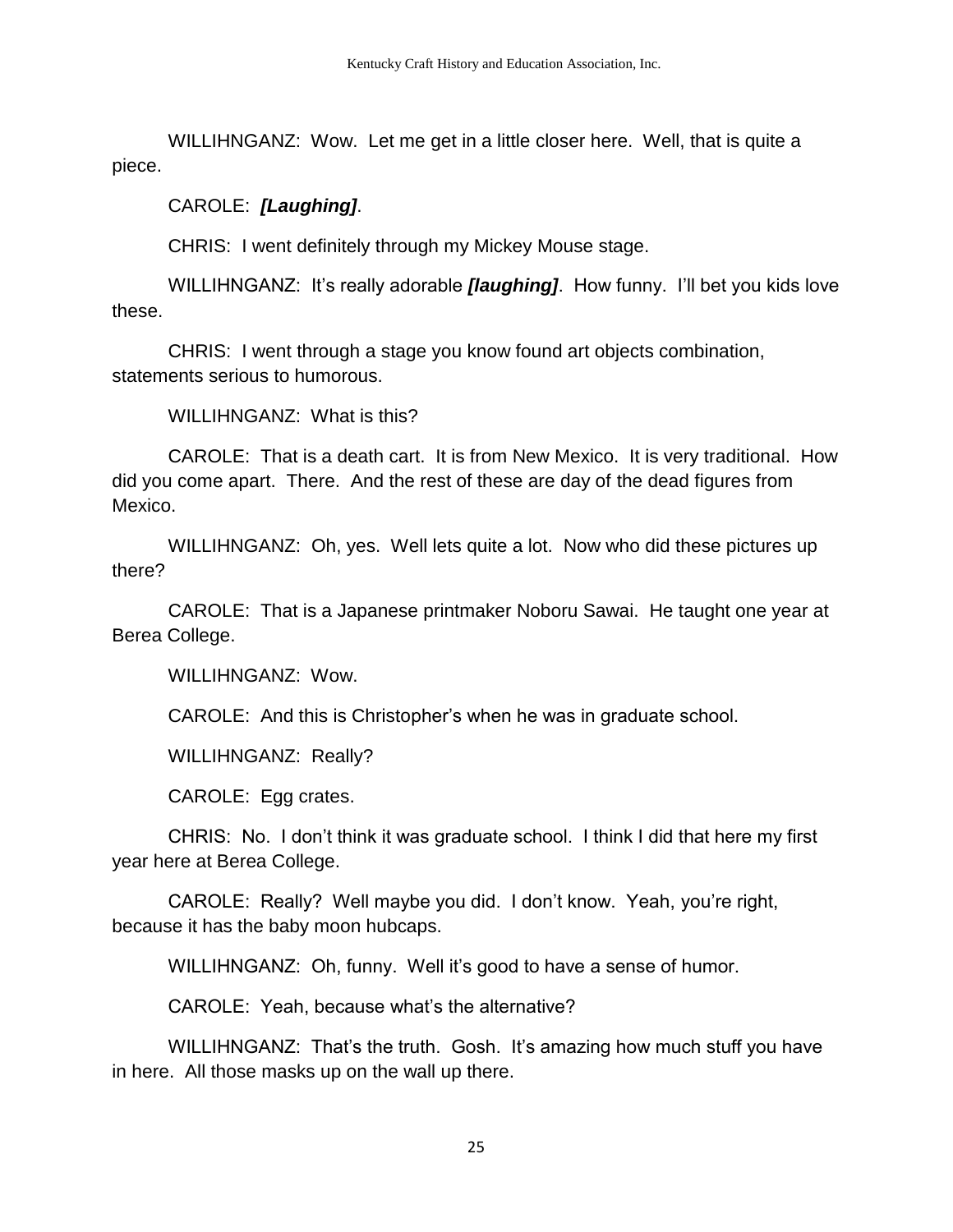CAROLE: Yeah. I see some cobwebs, too. Let me get those down.

WILLIHNGANZ: Those are from Mexico, too?

CAROLE: Yeah.

CHRIS: Yes.

WILLIHNGANZ: And all of these pieces, these are just pieces you've collected?

CAROLE: Uh-huh, from Peru.

CHRIS: Ecuador.

CAROLE: Mizuni Indian.

CHRIS: Mexican.

CAROLE: Wayne Bates in…where is Wayne? Murray.

WILLIHNGANZ: What is this little grouping here?

CAROLE: Peruvian and Guatemalan.

WILLIHNGANZ: Wow. Interesting. This piece is pretty interesting too. More day of the dead figures?

CAROLE: Yeah.

WILLIHNGANZ: Okay. Well.

CHRIS: Membership has always been, you know, the basis…the basis of the survival is to have enough crafts people to to be willing to show their work, and I don't know whether the Guild will be a magnet for new younger artists.

WILLIHNGANZ: What do you think it needs to do?

CHRIS: That's a hard one.

CAROLE: It needs to.

CHRIS: Have more exposure and more publicity, more PR. I think that is one.

CAROLE: I think it needs to do more for the membership than just have two shows a year. I mean that's what is has been about lately. It's just doing shows and nothing else. That's a lot, but there's got to be more.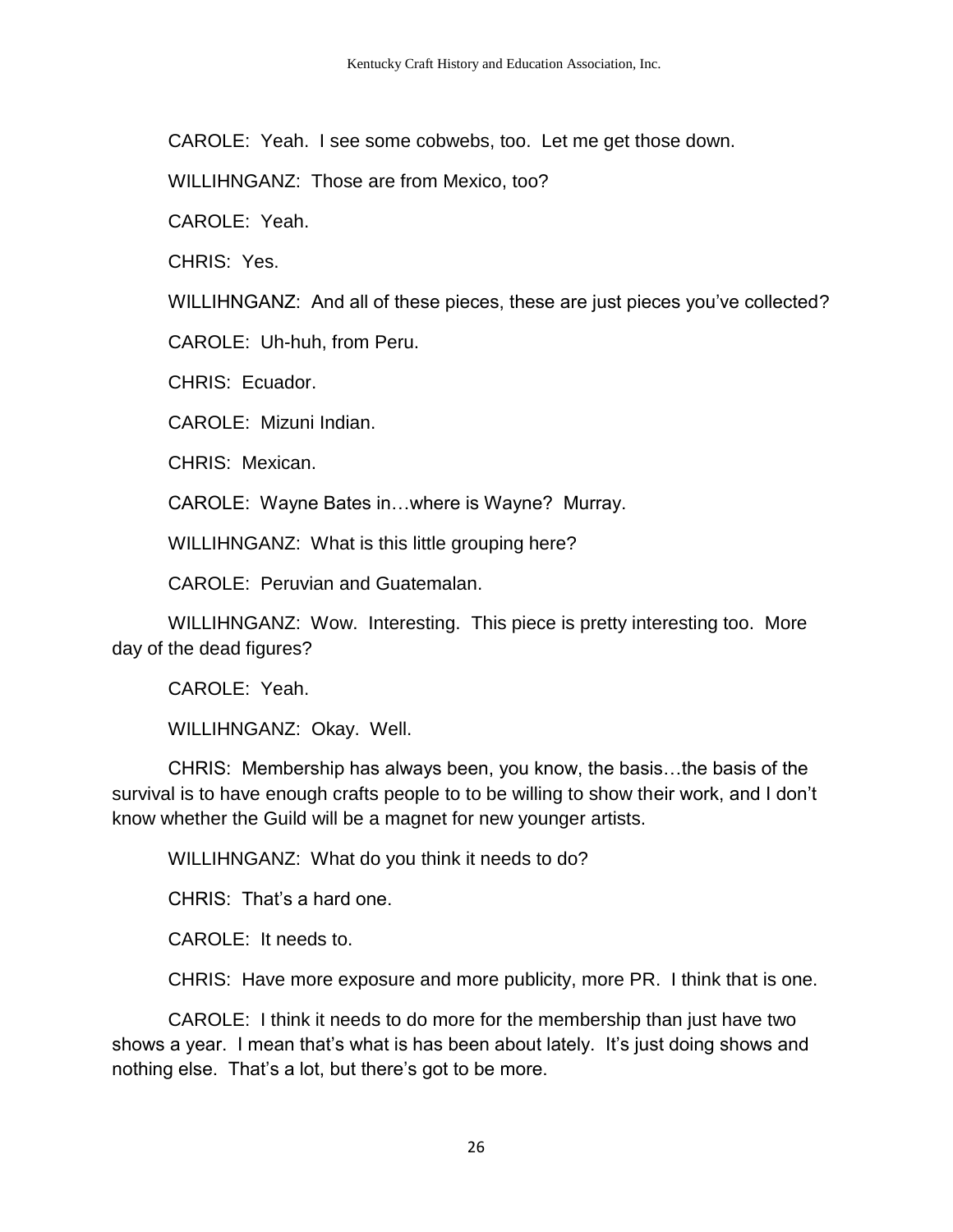WILLIHNGANZ: The educational programs seemed to have been more focused toward just marketing. Is that a good way to go or?

CAROLE: No. There's got to be a variety of programs. Marketing is in there, it has to be in there. But they've got to be other…well there should be programs on how to improve your own work.

WILLIHNGANZ: That's a real good question.

CAROLE: That's…yes. They do have a mentor program for people in standards. You either pass or fail, but there is this middle score where you can have a mentor. You're not in, but if you get mentored and you go through again and you pass, okay.

CHRIS: I think that has been a good edition.

CAROLE: But there needs to be more emphasis on that, I think.

CHRIS: I think that is one of the misconceptions, that it is a fair, and anybody can participate. As I stated earlier the standards have to be maintained at a high level of creativity, craftsmanship, all sorts of one-of-a-kinds. It's unique. It's not a copy. It's not a repetition. It's not a formula, and unfortunately a lot of arts and crafts are just plain, you know, production, and not the individual, so. We have to maintain quality. That separates it from other fairs.

WILLIHNGANZ: Do you think young people are losing interest in crafts?

CAROLE: I don't know. I think there are a lot of young people who are trying to make their living at it, and finding out it is harder than they thought. They've got to have some kind of, they've got to know a little bit about business. How to keep books and that kind of thing so they can know where their bottom line is.

WILLIHNGANZ: Well. I just look at what we reinforce in the schools, and in, you know, general. It just seems to me like the amount of craft that we have support for art classes that we've had before have been cut, eliminated and just ignored. It's gone the way of civics classes, which...

CAROLE: Yeah.

WILLIHNGANZ: Used to be a routine part of the curriculum. We all had to learn civics and should have. Know how your government works.

CAROLE: Right.

WILLIHNGANZ: It's not being done anymore.